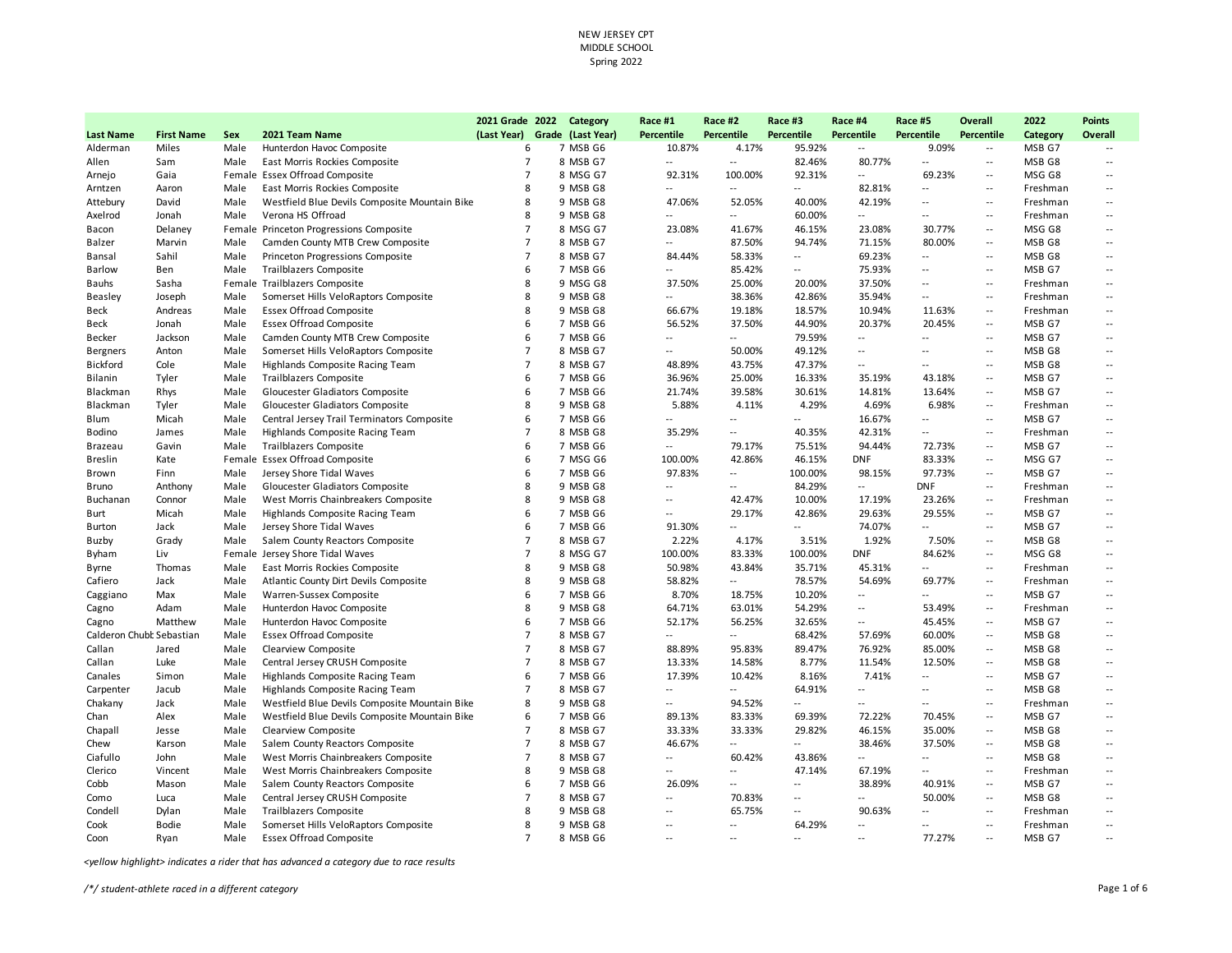|                         |                   |      |                                                      | 2021 Grade 2022               | Category             | Race #1                  | Race #2                  | Race #3                  | Race #4                  | Race #5                          | Overall                                       | 2022     | <b>Points</b>            |
|-------------------------|-------------------|------|------------------------------------------------------|-------------------------------|----------------------|--------------------------|--------------------------|--------------------------|--------------------------|----------------------------------|-----------------------------------------------|----------|--------------------------|
| <b>Last Name</b>        | <b>First Name</b> | Sex  | 2021 Team Name                                       | (Last Year) Grade (Last Year) |                      | Percentile               | Percentile               | Percentile               | <b>Percentile</b>        | Percentile                       | Percentile                                    | Category | <b>Overall</b>           |
| Cooper                  | Dylan             | Male | <b>Revolutions Composite</b>                         | $\overline{7}$                | 8 MSB G7             | $\overline{\phantom{a}}$ | 31.25%                   | 22.81%                   | 23.08%                   | $\sim$ $\sim$                    | $\overline{\phantom{a}}$                      | MSB G8   |                          |
| Croner                  | Eli               | Male | Princeton Progressions Composite                     | 8                             | 9 MSB G8             | 92.16%                   | 83.56%                   |                          | $\overline{\phantom{a}}$ | $\overline{a}$                   | $\sim$ $\sim$                                 | Freshman | --                       |
| Culbertson              | Alex              | Male | Princeton Progressions Composite                     | 6                             | 7 MSB G6             | <b>DNF</b>               | 27.08%                   | 12.24%                   | 5.56%                    | 18.18%                           | $\sim$                                        | MSB G7   | --                       |
| Curchitser              | Florencia         |      | Female Princeton Progressions Composite              | 8                             | 9 MSG G8             | 12.50%                   | 12.50%                   | 40.00%                   | 12.50%                   | 16.67%                           | $\sim$                                        | Freshman | $\overline{a}$           |
| Cutler                  | James             | Male | Highlands Composite Racing Team                      | 6                             | 7 MSB G6             | $\overline{\phantom{a}}$ | $\overline{a}$           | 77.55%                   | 57.41%                   | $\overline{\phantom{a}}$         | $\sim$                                        | MSB G7   | --                       |
| Dalesandro              | Nicole            |      | Female Somerset Hills VeloRaptors Composite          | 6                             | 7 MSG G6             | $\sim$                   | 14.29%                   | 15.38%                   | 13.33%                   | 25.00%                           | $\sim$ $\sim$                                 | MSG G7   | $\overline{a}$           |
| Dalton                  | Adam              | Male | <b>Revolutions Composite</b>                         | 6                             | 7 MSB G6             | 39.13%                   | 31.25%                   | 38.78%                   | 48.15%                   | $\sim$                           | $\overline{a}$                                | MSB G7   | $\overline{a}$           |
| Danowitz                | Dylan             | Male | Camden County MTB Crew Composite                     | 8                             | 9 MSB G8             | $\overline{\phantom{a}}$ | 41.10%                   | 75.71%                   | 21.88%                   | 20.93%                           | $\sim$                                        | Freshman | $\overline{\phantom{a}}$ |
| Davidge                 | Will              | Male | Princeton Progressions Composite                     | $\overline{7}$                | 8 MSB G7             | <b>DNF</b>               | 52.08%                   | 50.88%                   | 44.23%                   | 47.50%                           | $\sim$                                        | MSB G8   | $\overline{a}$           |
| Davis                   | Christopher       | Male | Hunterdon Havoc Composite                            | 6                             | 7 MSB G6             | 80.43%                   | 47.92%                   | 53.06%                   | 50.00%                   | 47.73%                           | $\sim$                                        | MSB G7   | $\overline{a}$           |
| Decillis                | Derek             | Male | West Morris Chainbreakers Composite                  | 8                             | 9 MSB G8             | $\overline{\phantom{a}}$ | 26.03%                   | 21.43%                   | 28.13%                   | --                               | $\sim$                                        | Freshman | --                       |
| DeGeyter                | Ty                | Male | West Morris Chainbreakers Composite                  | 8                             | 9 MSB G8             | $\overline{\phantom{a}}$ | 27.40%                   | 37.14%                   | 32.81%                   | $-$                              | $\sim$                                        | Freshman | $-1$                     |
| deGrandpre              | Peter             | Male | Somerset Hills VeloRaptors Composite                 | 6                             | 7 MSB G6             | $\overline{\phantom{a}}$ | 95.83%                   | 83.67%                   | 81.48%                   | $\overline{\phantom{a}}$         | $\overline{\phantom{a}}$                      | MSB G7   | $\overline{\phantom{a}}$ |
| DeHart                  | Jacob             | Male | Salem County Reactors Composite                      | 6                             | 7 MSB G6             | 63.04%                   | 81.25%                   | 63.27%                   | 44.44%                   | 61.36%                           | $\sim$ $\sim$                                 | MSB G7   | $\overline{a}$           |
| DeLuca                  | Owen              | Male | Gloucester Gladiators Composite                      | 8                             | 9 MSB G8             | 72.55%                   | 72.60%                   | 70.00%                   | $\overline{\phantom{a}}$ | 97.67%                           | $\sim$                                        | Freshman | $\overline{a}$           |
| Dennis                  | Josh              | Male | Camden County MTB Crew Composite                     | 6                             | 7 MSB G6             | 43.48%                   | 35.42%                   | 36.73%                   | 40.74%                   | 25.00%                           | $\sim$                                        | MSB G7   | $\overline{a}$           |
| Deshmukh                | Devednya          | Male | Palisades Cyclones Composite                         | $\overline{7}$                | 8 MSB G7             | 68.89%                   | $\overline{\phantom{a}}$ | 56.14%                   | $\overline{\phantom{a}}$ | 65.00%                           | $\sim$                                        | MSB G8   | --                       |
| Deubert                 | Justin            | Male | Salem County Reactors Composite                      | 6                             | 7 MSB G6             | $\overline{a}$           | $-1$                     | $\overline{a}$           | $\overline{a}$           | 88.64%                           | $\overline{\phantom{a}}$                      | MSB G7   | $\overline{a}$           |
| Diziki                  | Ben               | Male | Westfield Blue Devils Composite Mountain Bike        | 8                             | 9 MSB G8             | $\overline{\phantom{a}}$ | 54.79%                   | --                       | $\overline{a}$           | $\overline{a}$                   | $\overline{\phantom{a}}$                      | Freshman | $\overline{\phantom{a}}$ |
| Dodds                   | William           | Male | Jersey Shore Tidal Waves                             | 8                             | 9 MSB G8             | 1.96%                    | 1.37%                    | 1.43%                    | 3.13%                    | 2.33%                            | $\sim$                                        | Freshman | $\overline{a}$           |
| Donahue                 | Rhys              | Male | Somerset Hills VeloRaptors Composite                 | $\overline{7}$                | 8 MSB G7             | $\overline{\phantom{a}}$ | $\overline{a}$           | 78.95%                   | $\overline{a}$           |                                  | $\sim$                                        | MSB G8   | --                       |
| Donnelly                | Lukas             | Male | East Morris Rockies Composite                        | 8                             | 9 MSB G8             | 15.69%                   | 8.22%                    | 7.14%                    | 9.38%                    | 9.30%                            | $\sim$                                        | Freshman | $\overline{a}$           |
| Doucette                | Justin            | Male | Somerset Hills VeloRaptors Composite                 | 6                             | 7 MSB G6             | 15.22%                   | 14.58%                   | 14.29%                   | 9.26%                    | 4.55%                            | $\sim$                                        | MSB G7   | $\overline{a}$           |
| Dougherty               | Fiona             |      | Female Somerset Hills VeloRaptors Composite          | 6                             | 7 MSG G6             | 37.50%                   | 7.14%                    | $\overline{a}$           | 20.00%                   | 16.67%                           | $\overline{\phantom{a}}$                      | MSG G7   | $\overline{a}$           |
| Drobot                  | Connor            | Male | <b>Trailblazers Composite</b>                        | 6                             | 7 MSB G6             | $\overline{\phantom{a}}$ | $\overline{a}$           | 93.88%                   | 96.30%                   | $\sim$                           | $\overline{\phantom{a}}$                      | MSB G7   | $\overline{a}$           |
| Engdahl                 | Nathan            | Male | Somerset Hills VeloRaptors Composite                 | $\overline{7}$                | 8 MSB G7             | $\overline{\phantom{a}}$ | 20.83%                   | 26.32%                   | 15.38%                   | 15.00%                           | $\mathord{\hspace{1pt}\text{--}\hspace{1pt}}$ | MSB G8   | --                       |
| Esposito                | Evan              | Male | <b>Essex Offroad Composite</b>                       | 8                             | 9 MSB G8             | $\overline{\phantom{a}}$ | 95.89%                   | 72.86%                   | $\overline{\phantom{a}}$ | --                               | $\sim$                                        | Freshman | $\overline{a}$           |
| Evans                   | Joey              | Male | Gloucester Gladiators Composite                      | 8                             | 9 MSB G8             | $\overline{a}$           | $\overline{\phantom{a}}$ | $\overline{a}$           | 78.13%                   | 86.05%                           | $\sim$ $\sim$                                 | Freshman | $\overline{a}$           |
| Everett                 | Alicia            |      | Female Highlands Composite Racing Team               | $\overline{7}$                | 8 MSG G7             | 61.54%                   | 25.00%                   | 76.92%                   | 69.23%                   | 23.08%                           | $\overline{a}$                                | MSG G8   | --                       |
| Fecho                   | Jonathan          | Male | Hunterdon Havoc Composite                            | 8                             | 9 MSB G8             | $\sim$                   | 97.26%                   | 65.71%                   | $\overline{a}$           | 60.47%                           | $\overline{\phantom{a}}$                      | Freshman | $\overline{\phantom{a}}$ |
| Ferencevych             | Lubow             |      | Female Westfield Blue Devils Composite Mountain Bike | $\overline{7}$                | 8 MSG G7             | $\overline{\phantom{a}}$ | $\overline{a}$           | $\overline{a}$           | 61.54%                   | 38.46%                           | $\overline{\phantom{a}}$                      | MSG G8   | $\overline{\phantom{a}}$ |
| Finn                    | Ethan             | Male | <b>Trailblazers Composite</b>                        | 8                             | 9 MSB G8             | 23.53%                   | 16.44%                   | 8.57%                    | $\overline{a}$           | $\sim$                           | $\sim$ $\sim$                                 | Freshman | $\overline{\phantom{a}}$ |
| Fisher                  | Colin             | Male | East Morris Rockies Composite                        | 8                             | 9 MSB G8             | $\overline{\phantom{a}}$ | 50.68%                   | 52.86%                   | <b>DNF</b>               | 41.86%                           | $\sim$                                        | Freshman | $\overline{a}$           |
| Flynn                   | Aaron             | Male | Salem County Reactors Composite                      | 6                             | 7 MSB G6             | 28.26%                   | $\sim$                   | $\overline{a}$           | 18.52%                   | 15.91%                           | $\sim$                                        | MSB G7   | --                       |
| Fodor                   | Balazs            | Male | Hunterdon Havoc Composite                            | 6                             | 7 MSB G6             | $\overline{\phantom{a}}$ | $\overline{a}$           | $\overline{a}$           | 55.56%                   | $\sim$                           | $\overline{\phantom{a}}$                      | MSB G7   | $\overline{\phantom{a}}$ |
| Forzani                 | William           | Male | Somerset Hills VeloRaptors Composite                 | 8                             | 9 MSB G8             | $\overline{\phantom{a}}$ | 47.95%                   | 44.29%                   | 34.38%                   | $\overline{\phantom{a}}$         | $\overline{a}$                                | Freshman | $\overline{a}$           |
| Foster                  | Marlee            |      | Female Somerset Hills VeloRaptors Composite          | 6                             | 7 MSG G6             | $\overline{\phantom{a}}$ | 100.00%                  | 100.00%                  | 93.33%                   | $\overline{\phantom{a}}$         | $\overline{\phantom{a}}$                      | MSG G7   | --                       |
| Fradette                | Nicholas          | Male | Verona HS Offroad                                    | 6                             | 7 MSB G6             | 58.70%                   | 58.33%                   | 48.98%                   | 79.63%                   | 56.82%                           | $\sim$                                        | MSB G7   | $\overline{a}$           |
| Friedman                | Oliver            | Male | <b>Essex Offroad Composite</b>                       | 6                             | 7 MSB G6             | 93.48%                   | 60.42%                   | 71.43%                   | 37.04%                   | 50.00%                           | $\sim$                                        | MSB G7   | $\overline{a}$           |
| Gabehart                | Mina              |      | Female Camden County MTB Crew Composite              | 8                             | 9 MSG G8             | 62.50%                   | 75.00%                   | 100.00%                  | 87.50%                   | 83.33%                           | $\sim$                                        | Freshman | --                       |
| Gandolfo                | Sebastian         | Male | Princeton Progressions Composite                     | $\overline{7}$                | 8 MSB G7             | 28.89%                   | 27.08%                   | 15.79%                   | 9.62%                    | 25.00%                           | $\overline{\phantom{a}}$                      | MSB G8   | $\overline{\phantom{a}}$ |
| Gates                   | Oliver            | Male | Warren-Sussex Composite                              | 6                             | 7 MSB G6             | $\overline{\phantom{a}}$ | 54.17%                   | 57.14%                   | 62.96%                   | 84.09%                           | $\sim$                                        | MSB G7   | $\overline{\phantom{a}}$ |
|                         | Quinn             | Male | Hunterdon Havoc Composite                            | 6                             | 7 MSB G6             | $\sim$                   |                          | $\overline{a}$           | $\overline{a}$           | 79.55%                           | $\sim$                                        | MSB G7   | $\overline{a}$           |
| Geiger<br>Gelman        | Ari               | Male | <b>Essex Offroad Composite</b>                       | $\overline{7}$                | 8 MSB G7             | $\overline{a}$           | 75.00%                   | 87.72%                   | 90.38%                   | $\overline{a}$                   | $\overline{\phantom{a}}$                      | MSB G8   | $\overline{a}$           |
|                         |                   |      |                                                      | 6                             |                      | $\overline{\phantom{a}}$ | $\overline{a}$           | 65.31%                   | $\overline{a}$           | $\overline{\phantom{a}}$         | $\sim$                                        | MSB G7   | $\overline{a}$           |
| George<br>Gerard-Saroul | Hudson            | Male | Somerset Hills VeloRaptors Composite                 | 6                             | 7 MSB G6<br>7 MSB G6 | $\overline{\phantom{a}}$ | 41.67%                   | 28.57%                   | 24.07%                   | $\sim$                           |                                               | MSB G7   | $\overline{a}$           |
|                         | Quentin           | Male | <b>Trailblazers Composite</b>                        |                               |                      |                          |                          |                          |                          |                                  | $\mathord{\hspace{1pt}\text{--}\hspace{1pt}}$ |          |                          |
| Gerard-Saroul Timothé   |                   | Male | <b>Trailblazers Composite</b>                        | 6                             | 7 MSB G6             | 6.52%                    | 6.25%                    | 18.37%                   | 3.70%                    | 11.36%                           | $\overline{\phantom{a}}$                      | MSB G7   | $\overline{\phantom{a}}$ |
| Giasulla                | Will              | Male | Jersey Shore Tidal Waves                             | 8<br>6                        | 9 MSB G8             | $\overline{a}$           | $\overline{a}$           | 91.43%                   | 79.69%                   | $\overline{a}$<br>$\overline{a}$ | $\sim$ $\sim$                                 | Freshman | $\overline{a}$           |
| Gimblette               | Gavin             | Male | Westfield Blue Devils Composite Mountain Bike        |                               | 7 MSB G6             | $\overline{\phantom{a}}$ | 20.83%                   | 24.49%                   | 25.93%                   |                                  | $\sim$                                        | MSB G7   | --                       |
| Glanz                   | Sam               | Male | Somerset Hills VeloRaptors Composite                 | 8                             | 9 MSB G8             | $\overline{\phantom{a}}$ | $\overline{a}$           | 15.71%                   | 12.50%                   | --                               | $\sim$                                        | Freshman | --                       |
| Graham                  | Shepard           | Male | Princeton Progressions Composite                     | 6                             | 7 MSB G6             | 86.96%                   | 89.58%                   | $\overline{\phantom{a}}$ | 87.04%                   | 86.36%                           | $\overline{a}$                                | MSB G7   | --                       |
| Graiver                 | Cole              | Male | Princeton Progressions Composite                     | 6                             | 7 MSB G6             | 71.74%                   | 70.83%                   | $\overline{a}$           | 51.85%                   | 81.82%                           | $\sim$ $\sim$                                 | MSB G7   | $-$                      |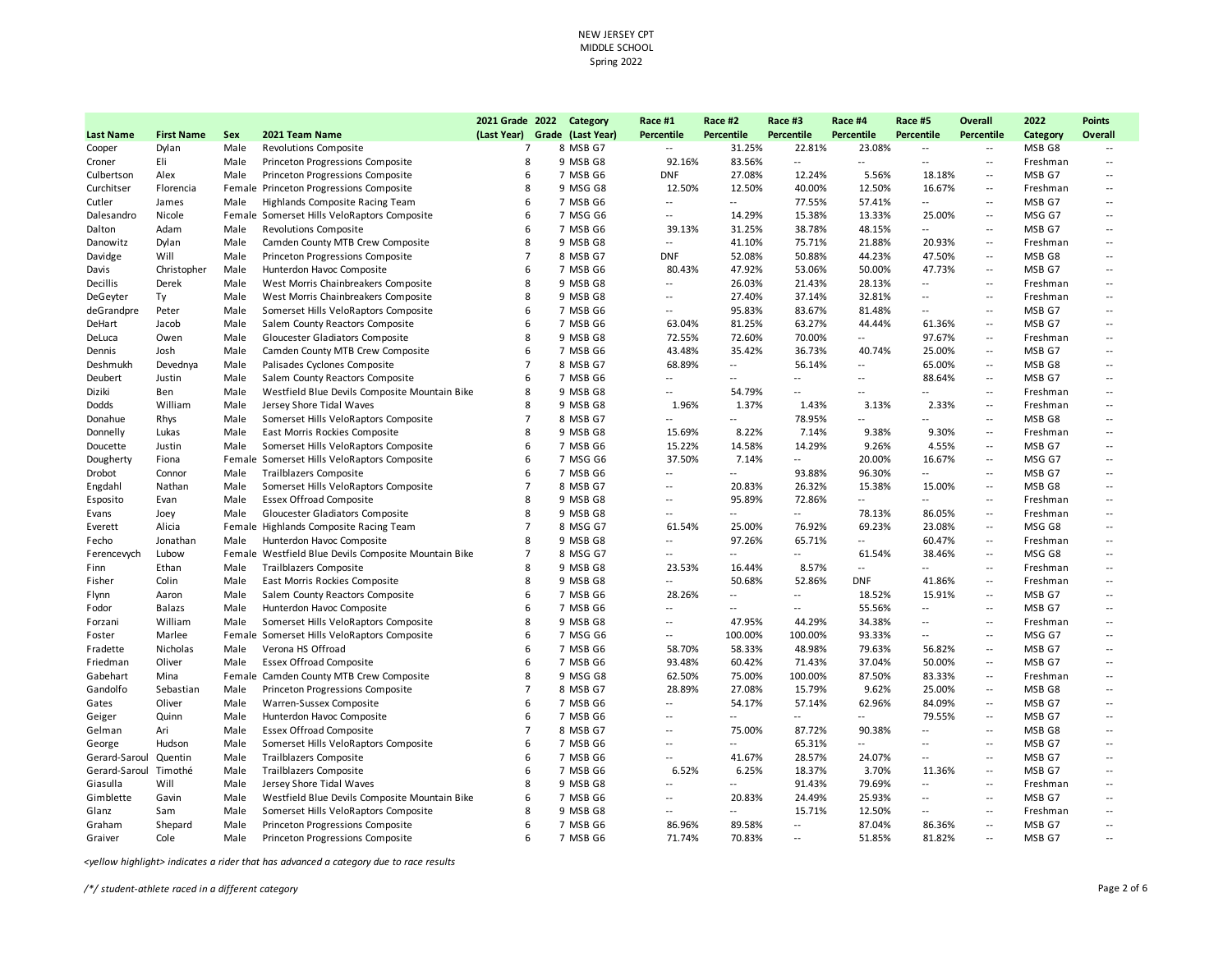|                  |                   |      |                                               | 2021 Grade 2022               | Category | Race #1                  | Race #2                  | Race #3                  | Race #4                  | Race #5                  | Overall                                       | 2022     | <b>Points</b>              |
|------------------|-------------------|------|-----------------------------------------------|-------------------------------|----------|--------------------------|--------------------------|--------------------------|--------------------------|--------------------------|-----------------------------------------------|----------|----------------------------|
| <b>Last Name</b> | <b>First Name</b> | Sex  | 2021 Team Name                                | (Last Year) Grade (Last Year) |          | <b>Percentile</b>        | Percentile               | Percentile               | <b>Percentile</b>        | Percentile               | Percentile                                    | Category | Overall                    |
| Grinker          | Daniella          |      | Female Palisades Cyclones Composite           | $\overline{7}$                | 8 MSG G7 | 53.85%                   | $\overline{\phantom{a}}$ | 61.54%                   | 92.31%                   | $\overline{\phantom{a}}$ | $\overline{\phantom{a}}$                      | MSG G8   |                            |
| Groves           | Ronan             | Male | <b>Essex Offroad Composite</b>                | $\overline{7}$                | 8 MSB G7 | 77.78%                   | $\overline{a}$           | $\overline{a}$           | $\overline{\phantom{a}}$ | $\sim$                   | $\overline{\phantom{a}}$                      | MSB G8   | $\overline{\phantom{a}}$   |
| Grubb            | Charlotte         |      | Female Highlands Composite Racing Team        | $\overline{7}$                | 8 MSG G7 | $\overline{\phantom{a}}$ | $\overline{\phantom{a}}$ | 38.46%                   | $\overline{\phantom{a}}$ | 53.85%                   | $\overline{\phantom{a}}$                      | MSG G8   | $\overline{\phantom{a}}$ . |
| Grubb            | Liam              | Male | Highlands Composite Racing Team               | 8                             | 9 MSB G8 | $\overline{a}$           | $\overline{a}$           | 41.43%                   | $\overline{a}$           | 62.79%                   | $\sim$ $\sim$                                 | Freshman | $\overline{a}$             |
| Grubbs           | Matthew           | Male | <b>Revolutions Composite</b>                  | 8                             | 9 MSB G8 | $\overline{\phantom{a}}$ | $\sim$                   | 98.57%                   | $\overline{\phantom{a}}$ | $\overline{\phantom{a}}$ | $\sim$                                        | Freshman | $\overline{\phantom{a}}$   |
| Guella           | Jasper            | Male | West Morris Chainbreakers Composite           | $\overline{7}$                | 8 MSB G7 | 91.11%                   | $\overline{\phantom{a}}$ | 91.23%                   | $\overline{\phantom{a}}$ | $\overline{a}$           | $\sim$ $-$                                    | MSB G8   | $\overline{\phantom{a}}$ . |
| Haines           | Lily              |      | Female Warren-Sussex Composite                | 6                             | 7 MSG G6 | 87.50%                   | 92.86%                   | 84.62%                   | 66.67%                   | 100.00%                  | $\mathord{\hspace{1pt}\text{--}\hspace{1pt}}$ | MSG G7   | $\overline{\phantom{a}}$   |
| Hamada           | Nathaniel         | Male | Somerset Hills VeloRaptors Composite          | 6                             | 7 MSB G6 | $\overline{\phantom{a}}$ | 68.75%                   | $\overline{a}$           | $\overline{\phantom{a}}$ | $\sim$                   | $\sim$ $\sim$                                 | MSB G7   | $\overline{\phantom{a}}$   |
| Hanewald         | Sasha             |      | Female Princeton Progressions Composite       | 8                             | 9 MSG G8 | 100.00%                  | <b>DNF</b>               | --                       | 100.00%                  | $\overline{\phantom{a}}$ | $\overline{\phantom{a}}$                      | Freshman | --                         |
| Hantho           | Karsten           | Male | Salem County Reactors Composite               | $\overline{7}$                | 8 MSB G7 | 60.00%                   | 85.42%                   | 71.93%                   | 75.00%                   | 72.50%                   | $\sim$                                        | MSB G8   | $\overline{\phantom{a}}$   |
| Harodetsky       | Jesse             | Male | Central Jersey CRUSH Composite                | $\overline{7}$                | 8 MSB G7 | 71.11%                   | $\overline{\phantom{a}}$ | --                       | $\overline{\phantom{a}}$ | $\overline{a}$           | $\sim$ $\sim$                                 | MSB G8   | $\overline{\phantom{a}}$   |
| Harte            | Dolan             | Male | Camden County MTB Crew Composite              | 8                             | 9 MSB G8 | 76.47%                   | 73.97%                   | 90.00%                   | $\overline{\phantom{a}}$ | 72.09%                   | $\sim$ $\sim$                                 | Freshman | $\overline{\phantom{a}}$   |
| Hatton           | Owen              | Male | East Morris Rockies Composite                 | 8                             | 9 MSB G8 | $\overline{\phantom{a}}$ | 75.34%                   | 94.29%                   | 81.25%                   | --                       | $\overline{a}$                                | Freshman | $\overline{\phantom{a}}$   |
| Haugeto          | Konrad            | Male | Independent Riders                            | 8                             | 9 MSB G8 | $\overline{a}$           | $\sim$                   | $\overline{a}$           | $\sim$                   | 51.16%                   | $\overline{\phantom{a}}$                      | Freshman | $\overline{\phantom{a}}$   |
| Heath            | Logan             | Male | West Morris Chainbreakers Composite           | 8                             | 9 MSB G8 | 25.49%                   | 10.96%                   | 5.71%                    | 20.31%                   | 13.95%                   | $\overline{\phantom{a}}$                      | Freshman | $\overline{\phantom{a}}$   |
| Heide            | Gabe              | Male | Central Jersey Trail Terminators Composite    | $\overline{7}$                | 8 MSB G7 | 73.33%                   | $\sim$                   | --                       | 84.62%                   | 75.00%                   | $\sim$                                        | MSB G8   | $\overline{\phantom{a}}$   |
| Hogg             | Nathan            | Male | Jersey Shore Tidal Waves                      | $\overline{7}$                | 8 MSB G7 | $\overline{\phantom{a}}$ | 77.08%                   | 70.18%                   | 78.85%                   | $\overline{a}$           | $\sim$ $\sim$                                 | MSB G8   | $\overline{\phantom{a}}$   |
| Huggins          | Kate              |      | Female Highlands Composite Racing Team        | 8                             | 9 MSG G8 | 87.50%                   | 62.50%                   | 80.00%                   | 62.50%                   | 50.00%                   | $\sim$                                        | Freshman | $\overline{\phantom{a}}$   |
| Hughes           | Trey              | Male | Atlantic County Dirt Devils Composite         | 8                             | 9 MSB G8 | 41.18%                   | 46.58%                   | $\overline{\phantom{a}}$ | $\overline{a}$           | $\overline{\phantom{a}}$ | $\sim$ $\sim$                                 | Freshman | $\overline{\phantom{a}}$   |
| Hutton           | Pacey             | Male | Salem County Reactors Composite               | 6                             | 7 MSB G6 | 60.87%                   | $\overline{a}$           | $\overline{a}$           | 61.11%                   | 63.64%                   | $\mathord{\hspace{1pt}\text{--}\hspace{1pt}}$ | MSB G7   | $\overline{a}$             |
| lyer             | Sathvik           | Male | Palisades Cyclones Composite                  | $\overline{7}$                | 8 MSB G7 | $\overline{a}$           | 97.92%                   | 96.49%                   | 88.46%                   | 92.50%                   | $\overline{a}$                                | MSB G8   | $\overline{\phantom{a}}$   |
| John             | Owen              | Male | Princeton Progressions Composite              | 8                             | 9 MSB G8 | 96.08%                   | 90.41%                   | 95.71%                   | $\overline{a}$           | 93.02%                   | $\overline{\phantom{a}}$                      | Freshman | $\overline{\phantom{a}}$   |
| Johnson          | Silas             | Male | Hunterdon Havoc Composite                     | 8                             | 9 MSB G8 | 7.84%                    | 2.74%                    | $\overline{a}$           | $\overline{a}$           | $\overline{a}$           | $\sim$                                        | Freshman | $\overline{\phantom{a}}$   |
| Jorgensen        | Logan             | Male | Warren-Sussex Composite                       | 8                             | 9 MSB G8 | 19.61%                   | 12.33%                   | 28.57%                   | 25.00%                   | $\overline{a}$           | $\sim$                                        | Freshman | $\overline{\phantom{a}}$   |
| Kalisher         | Tanner            | Male | Hunterdon Havoc Composite                     | 8                             | 9 MSB G8 | 11.76%                   | 6.85%                    | 14.29%                   | 14.06%                   | $\overline{\phantom{a}}$ | $\sim$ $\sim$                                 | Freshman | $\overline{\phantom{a}}$   |
| Kaszuba          | Kendall           |      | Female Revolutions Composite                  | $\overline{7}$                | 8 MSG G7 | $\overline{\phantom{a}}$ | 75.00%                   | 84.62%                   | 76.92%                   | 61.54%                   | $\mathord{\hspace{1pt}\text{--}\hspace{1pt}}$ | MSG G8   | $\overline{\phantom{a}}$   |
| Kearns           | Celia             |      | Female West Morris Chainbreakers Composite    | $\overline{7}$                | 8 MSG G7 | 30.77%                   | 33.33%                   | 23.08%                   | $\overline{\phantom{a}}$ | $\overline{a}$           | $\overline{\phantom{a}}$                      | MSG G8   | $\overline{\phantom{a}}$ . |
| Keegan           | Matthew           | Male | Palisades Cyclones Composite                  | 6                             | 7 MSB G6 | 4.35%                    | 12.50%                   | $\overline{a}$           | $\overline{a}$           | 6.82%                    | $\mathord{\hspace{1pt}\text{--}\hspace{1pt}}$ | MSB G7   | $\overline{\phantom{a}}$   |
| Kershaw          | Kahne             | Male | Salem County Reactors Composite               | 6                             | 7 MSB G6 | 30.43%                   | 77.08%                   | 46.94%                   | 53.70%                   | 36.36%                   | $\sim$                                        | MSB G7   | $\overline{\phantom{a}}$   |
| Ketcham          | Spencer           | Male | Jersey Shore Tidal Waves                      | 8                             | 9 MSB G8 | 84.31%                   | 79.45%                   | 82.86%                   | <b>DNF</b>               | 90.70%                   | $\sim$                                        | Freshman | --                         |
| Klm              | Austin            | Male | Palisades Cyclones Composite                  | $\overline{7}$                | 8 MSB G7 | $\overline{\phantom{a}}$ | 29.17%                   | $\overline{a}$           | 36.54%                   | $\overline{\phantom{a}}$ | $\sim$ $\sim$                                 | MSB G8   | $\overline{\phantom{a}}$ . |
| Kochis           | Connor            | Male | Somerset Hills VeloRaptors Composite          | 6                             | 7 MSB G6 | 78.26%                   | 72.92%                   | 81.63%                   | 64.81%                   | 68.18%                   | $\sim$                                        | MSB G7   | $\overline{\phantom{a}}$   |
| Kover            | Nathan            | Male | Camden County MTB Crew Composite              | 8                             | 9 MSB G8 | 29.41%                   | 21.92%                   | 24.29%                   | 37.50%                   | 32.56%                   | $\overline{\phantom{a}}$                      | Freshman | $\overline{\phantom{a}}$   |
| Kravchuck        | Gavin             | Male | Gloucester Gladiators Composite               | 8                             | 9 MSB G8 | 3.92%                    | 5.48%                    | 2.86%                    | 1.56%                    | 4.65%                    | $\sim$                                        | Freshman | $\overline{\phantom{a}}$   |
| Krukis           | Phoebe            |      | Female Highlands Composite Racing Team        | 6                             | 7 MSG G6 | $\overline{a}$           | 35.71%                   | 30.77%                   | 46.67%                   | $\overline{a}$           | $\sim$ $-$                                    | MSG G7   | $\overline{a}$             |
| Kudrik           | Peter             | Male | <b>Essex Offroad Composite</b>                | $\overline{7}$                | 8 MSB G7 | $\overline{\phantom{a}}$ | 54.17%                   | 73.68%                   | $\overline{\phantom{a}}$ | $\overline{a}$           | $\sim$ $\sim$                                 | MSB G8   | --                         |
| Labau            | Jackson           | Male | Westfield Blue Devils Composite Mountain Bike | 6                             | 7 MSB G6 | 95.65%                   | 87.50%                   | 97.96%                   | 90.74%                   | 93.18%                   | $\overline{a}$                                | MSB G7   | $\overline{\phantom{a}}$ . |
| Lacroix          | Dylan             | Male | Jersey Shore Tidal Waves                      | $\overline{7}$                | 8 MSB G7 | 75.56%                   | 91.67%                   | 92.98%                   | 61.54%                   | 77.50%                   | $\sim$                                        | MSB G8   | --                         |
| Laning           | Jon               | Male | Salem County Reactors Composite               | $\overline{7}$                | 8 MSB G7 | 93.33%                   | 100.00%                  | 100.00%                  | 96.15%                   | 97.50%                   | $\overline{a}$                                | MSB G8   | $\overline{\phantom{a}}$ . |
| Layton           | Connor            | Male | Jersey Shore Tidal Waves                      | $\overline{7}$                | 8 MSB G7 | 31.11%                   | $\overline{\phantom{a}}$ | 14.04%                   | 21.15%                   | 27.50%                   | $\overline{\phantom{a}}$                      | MSB G8   | $\overline{\phantom{a}}$ . |
| Levari           | Jake              | Male | Atlantic County Dirt Devils Composite         | $\overline{7}$                | 8 MSB G7 | <b>DNF</b>               | $\overline{a}$           | $\overline{a}$           | $\sim$                   | $\overline{a}$           | $\sim$ $\sim$                                 | MSB G8   | $\overline{a}$             |
| Libucki          | Evan              | Male | Clearview Composite                           | $\overline{7}$                | 8 MSB G7 | $\overline{\phantom{a}}$ | $\sim$                   | --                       | 67.31%                   | 70.00%                   | $\sim$                                        | MSB G8   | $\overline{\phantom{a}}$   |
| Linden           | Isaac             | Male | Camden County MTB Crew Composite              | 8                             | 9 MSB G8 | 37.25%                   | 24.66%                   | 20.00%                   | 23.44%                   | 25.58%                   | $\overline{a}$                                | Freshman | $\overline{\phantom{a}}$ . |
| Liston           | Aidan             | Male | Jersey Shore Tidal Waves                      | $\overline{7}$                | 8 MSB G7 | 4.44%                    | 6.25%                    | $\overline{a}$           | 17.31%                   | 20.00%                   | $\sim$                                        | MSB G8   | $\overline{\phantom{a}}$   |
| lugo             | Joel              | Male | Camden County MTB Crew Composite              | 8                             | 9 MSB G8 | 90.20%                   | 82.19%                   | 87.14%                   | 89.06%                   | $\sim$                   | $\sim$                                        | Freshman | $\overline{\phantom{a}}$ . |
| Lyttle           | Jacob             | Male | East Morris Rockies Composite                 | 6                             | 7 MSB G6 | 45.65%                   | 62.50%                   | --                       | $\overline{\phantom{a}}$ | $\overline{a}$           | $\overline{\phantom{a}}$                      | MSB G7   | --                         |
| Machacz          | Claes             | Male | <b>Trailblazers Composite</b>                 | 6                             | 7 MSB G6 | $\overline{\phantom{a}}$ | 93.75%                   | 89.80%                   | 77.78%                   | 90.91%                   | $\overline{\phantom{a}}$                      | MSB G7   | $\overline{\phantom{a}}$   |
| Machacz          | Martin            | Male | Trailblazers Composite                        | 6                             | 7 MSB G6 | $\overline{\phantom{a}}$ | 97.92%                   | 91.84%                   | 92.59%                   | 95.45%                   | $\sim$                                        | MSB G7   | $\overline{\phantom{a}}$   |
| Magno            | Aidan             | Male | East Morris Rockies Composite                 | 8                             | 9 MSB G8 | $\overline{a}$           | 56.16%                   | $\overline{a}$           | 65.63%                   | $\overline{a}$           | $\sim$                                        | Freshman | $\overline{\phantom{a}}$   |
| Malkowski        | Alexander         | Male | West Morris Chainbreakers Composite           | $\overline{7}$                | 8 MSB G7 | 44.44%                   | 81.25%                   | 28.07%                   | 51.92%                   | 67.50%                   | $\sim$                                        | MSB G8   | $\overline{\phantom{a}}$   |
| Mancias          | Wes               | Male | East Morris Rockies Composite                 | 6                             | 7 MSB G6 | 84.78%                   | $\overline{a}$           | 87.76%                   | 88.89%                   | $\sim$                   | $\sim$ $\sim$                                 | MSB G7   | $\overline{\phantom{a}}$ . |
| Manning          | Cooper            | Male | <b>Essex Offroad Composite</b>                | 6                             | 7 MSB G6 | $\overline{\phantom{a}}$ | <b>DNF</b>               | $\overline{a}$           | $\overline{\phantom{a}}$ |                          | $\overline{a}$                                | MSB G7   | --                         |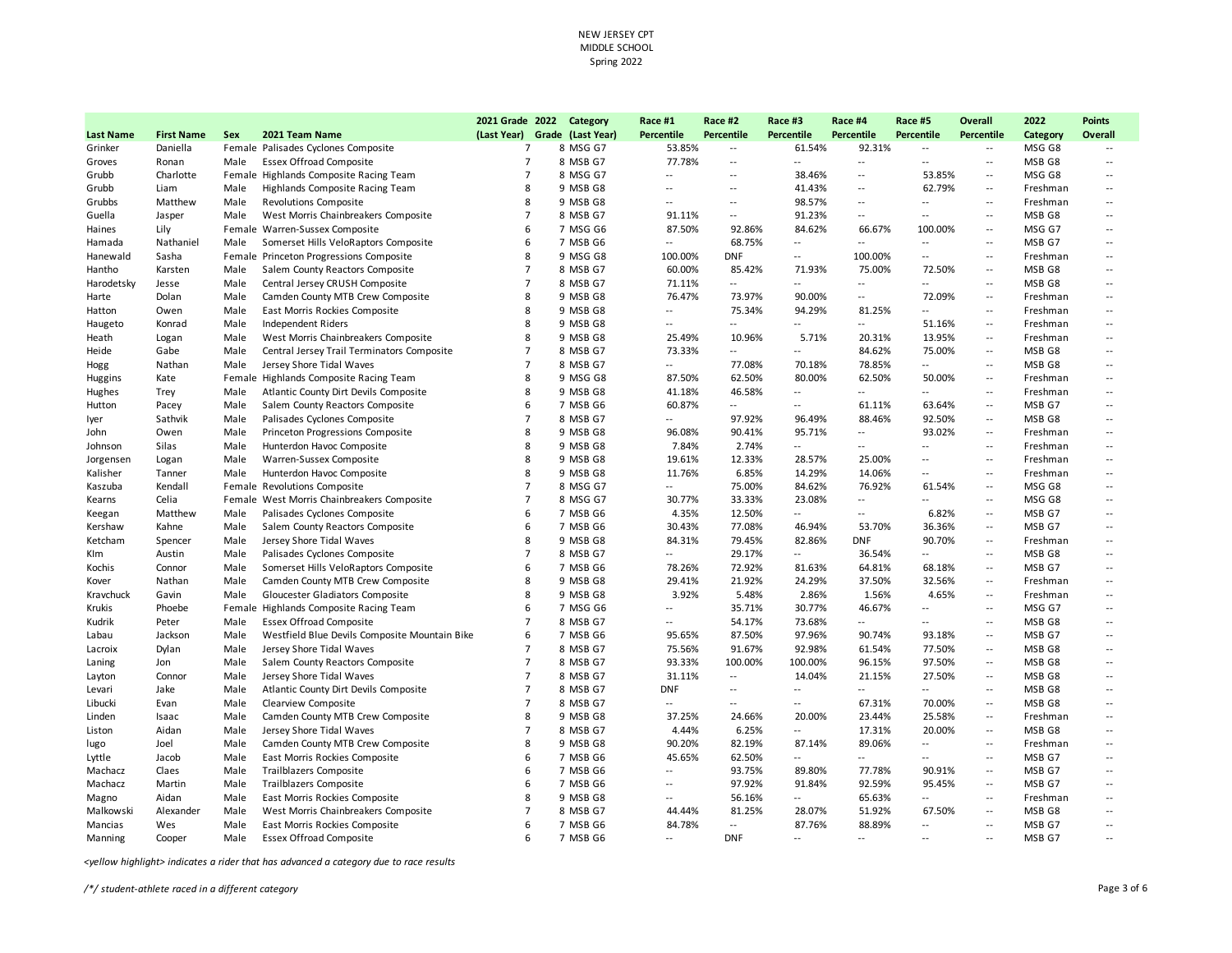|                    |                   |        |                                               | 2021 Grade 2022               | Category | Race #1                  | Race #2                  | Race #3                  | Race #4                  | Race #5                  | Overall                                       | 2022     | <b>Points</b>            |
|--------------------|-------------------|--------|-----------------------------------------------|-------------------------------|----------|--------------------------|--------------------------|--------------------------|--------------------------|--------------------------|-----------------------------------------------|----------|--------------------------|
| <b>Last Name</b>   | <b>First Name</b> | Sex    | 2021 Team Name                                | (Last Year) Grade (Last Year) |          | Percentile               | Percentile               | Percentile               | Percentile               | Percentile               | Percentile                                    | Category | <b>Overall</b>           |
| Maor               | Eelai             | Male   | Palisades Cyclones Composite                  | $\overline{7}$                | 8 MSB G7 | $\overline{a}$           | $\overline{\phantom{a}}$ | 98.25%                   | 94.23%                   | 95.00%                   | $\overline{\phantom{a}}$                      | MSB G8   |                          |
| Marich             | Adrian            | Male   | Jersey Shore Tidal Waves                      | $\overline{7}$                | 8 MSB G7 | 17.78%                   | 12.50%                   | 1.75%                    | 3.85%                    | 2.50%                    | $\overline{a}$                                | MSB G8   | $\overline{a}$           |
| Marky              | Rachel            |        | Female Somerset Hills VeloRaptors Composite   | 8                             | 9 MSG G8 | 75.00%                   | 50.00%                   | 60.00%                   | 50.00%                   | 100.00%                  | $\sim$                                        | Freshman | --                       |
| Marrazzo           | Lucas             | Male   | Highlands Composite Racing Team               | 6                             | 7 MSB G6 | 32.61%                   | 33.33%                   | 34.69%                   | $\overline{a}$           | 22.73%                   | $\sim$                                        | MSB G7   | $\overline{a}$           |
| Marryott           | Aidan             | Male   | Salem County Reactors Composite               | $\overline{7}$                | 8 MSB G7 | 51.11%                   | 64.58%                   | 66.67%                   | щ.                       | 62.50%                   | $\sim$                                        | MSB G8   | --                       |
| Mason              | Sofia             |        | Female Highlands Composite Racing Team        | $\overline{7}$                | 8 MSG G7 | 76.92%                   | 91.67%                   | $\overline{a}$           | 84.62%                   | 92.31%                   | $\overline{a}$                                | MSG G8   | $\overline{a}$           |
| Maurizi            | Thomas            | Male   | <b>Essex Offroad Composite</b>                | $\overline{7}$                | 8 MSB G7 | 42.22%                   | $\overline{\phantom{a}}$ | 45.61%                   | 65.38%                   | $\sim$                   | $\sim$                                        | MSB G8   | $\overline{a}$           |
| Maxwell            | Euan              | Male   | Somerset Hills VeloRaptors Composite          | $\overline{7}$                | 8 MSB G7 | 24.44%                   | 25.00%                   | 38.60%                   | 34.62%                   | $\overline{a}$           | $\sim$                                        | MSB G8   | $\overline{a}$           |
| Mayosky            | Zoe               | Female | Palisades Cyclones Composite                  | 6                             | 7 MSG G6 | 12.50%                   | 28.57%                   | 23.08%                   | 6.67%                    | 8.33%                    | $\sim$                                        | MSG G7   | --                       |
| Mazzie             | Frankie           | Male   | <b>Essex Offroad Composite</b>                | $\overline{7}$                | 8 MSB G7 | 64.44%                   | 62.50%                   | 59.65%                   | 55.77%                   | $\overline{a}$           | $\sim$                                        | MSB G8   | $\overline{a}$           |
| McFarland          | Jack              | Male   | Salem County Reactors Composite               | 8                             | 9 MSB G8 | 52.94%                   | 53.42%                   | 57.14%                   | 53.13%                   | 65.12%                   | $\sim$                                        | Freshman | --                       |
| McKeon             | Aidan             | Male   | Westfield Blue Devils Composite Mountain Bike | 8                             | 9 MSB G8 | 88.24%                   | 71.23%                   | 85.71%                   | 76.56%                   | 74.42%                   | $\sim$                                        | Freshman | $\overline{a}$           |
| McMahon            | Jack              | Male   | Jersey Shore Tidal Waves                      | 8                             | 9 MSB G8 | $\overline{\phantom{a}}$ | 64.38%                   | 77.14%                   | 59.38%                   | $\sim$                   | $\overline{\phantom{a}}$                      | Freshman | $\overline{\phantom{a}}$ |
| Messick            | Layla             | Female | Camden County MTB Crew Composite              | 6                             | 7 MSG G6 | $\ddotsc$                | 71.43%                   | 92.31%                   | 80.00%                   | 58.33%                   | $\sim$ $\sim$                                 | MSG G7   | $\overline{a}$           |
| Meyer              | Daniel            | Male   | Somerset Hills VeloRaptors Composite          | 6                             | 7 MSB G6 | 50.00%                   | $\sim$                   | 73.47%                   | 68.52%                   | $\overline{\phantom{a}}$ | $\sim$                                        | MSB G7   | $\overline{a}$           |
| Meyers             | Lincoln           | Male   | Westfield Blue Devils Composite Mountain Bike | 8                             | 9 MSB G8 | 68.63%                   | 76.71%                   | 61.43%                   | 75.00%                   | $\overline{a}$           | $\sim$                                        | Freshman | $\overline{\phantom{a}}$ |
| Miller             | William           | Male   | Gloucester Gladiators Composite               | 8                             | 9 MSB G8 | 98.04%                   | $\overline{\phantom{a}}$ | --                       | $\overline{a}$           | $\overline{\phantom{a}}$ | $\mathcal{L}_{\mathcal{A}}$                   | Freshman | --                       |
| Mirra              | Salvatore         | Male   | <b>Revolutions Composite</b>                  | 8                             | 9 MSB G8 | $\overline{a}$           | $\overline{a}$           | 81.43%                   | 71.88%                   | 58.14%                   | $\sim$                                        | Freshman | $\overline{\phantom{a}}$ |
| Moir               | Fred              | Male   | West Morris Chainbreakers Composite           | 8                             | 9 MSB G8 | $\overline{\phantom{a}}$ | 36.99%                   | 30.00%                   | $\overline{\phantom{a}}$ | $\overline{a}$           | $\overline{\phantom{a}}$                      | Freshman | $\overline{\phantom{a}}$ |
| Monhite Yahav Alon |                   | Male   | Palisades Cyclones Composite                  | $\overline{7}$                | 8 MSB G7 | 37.78%                   | $-$                      | $\overline{a}$           | $\overline{a}$           | $-$                      | $\sim$ $\sim$                                 | MSB G8   | $\overline{a}$           |
| Morris             | Jack              | Male   | Somerset Hills VeloRaptors Composite          | 6                             | 7 MSB G6 | 23.91%                   | $\sim$                   | 22.45%                   | --                       | $\overline{\phantom{a}}$ | $\sim$                                        | MSB G7   | --                       |
| Morrison           | Zachary           | Male   | Somerset Hills VeloRaptors Composite          | 8                             | 9 MSB G8 | $\overline{\phantom{a}}$ | 34.25%                   | 45.71%                   | 39.06%                   | 30.23%                   | $\sim$                                        | Freshman | --                       |
| Muller             | lan               | Male   | Jersey Shore Tidal Waves                      | 6                             | 7 MSB G6 | 2.17%                    | 2.08%                    | 2.04%                    | 1.85%                    | 2.27%                    | $\sim$                                        | MSB G7   | $\overline{a}$           |
| Nikolov            | Lucas             | Male   | Palisades Cyclones Composite                  | 6                             | 7 MSB G6 | 69.57%                   | 52.08%                   | $\overline{a}$           | $\overline{a}$           | $\overline{a}$           | $\sim$                                        | MSB G7   | $\overline{a}$           |
| O'Keefe            | Collin            | Male   | Camden County MTB Crew Composite              | 6                             | 7 MSB G6 |                          | $\overline{a}$           | $\overline{a}$           | <b>DNF</b>               | <b>DNF</b>               | $\overline{\phantom{a}}$                      | MSB G7   | $\overline{a}$           |
| O'Toole            | Joaquin           | Male   | Princeton Progressions Composite              | 8                             | 9 MSB G8 | 86.27%                   | 68.49%                   | $\overline{\phantom{a}}$ | 84.38%                   | $\overline{\phantom{a}}$ | $\sim$ $\sim$                                 | Freshman | --                       |
| Oswald             | Brody             | Male   | Salem County Reactors Composite               | 8                             | 9 MSB G8 | 33.33%                   | $\overline{\phantom{a}}$ | $\overline{a}$           | 29.69%                   | 34.88%                   | $\sim$                                        | Freshman | $\overline{a}$           |
| Palen              | Cadence           | Female | <b>Revolutions Composite</b>                  | 6                             | 7 MSG G6 | 75.00%                   | 57.14%                   | 76.92%                   | 73.33%                   | 75.00%                   | $\sim$                                        | MSG G7   | $\overline{a}$           |
| Pankowski          | Cole              | Male   | <b>Revolutions Composite</b>                  | 6                             | 7 MSB G6 | 41.30%                   | 50.00%                   | 51.02%                   | --                       | $\overline{a}$           | $\sim$                                        | MSB G7   | --                       |
| Parker             | Ryan              | Male   | Clearview Composite                           | $\overline{7}$                | 8 MSB G7 | $\overline{a}$           | $\overline{\phantom{a}}$ | $\overline{a}$           | $\overline{a}$           | 100.00%                  | $\sim$                                        | MSB G8   | $\overline{a}$           |
| Pascale            | Gavin             | Male   | Hunterdon Havoc Composite                     | 8                             | 9 MSB G8 | $\overline{\phantom{a}}$ | 98.63%                   | $\overline{\phantom{a}}$ | $\overline{a}$           | $\overline{a}$           | $\sim$                                        | Freshman | $\overline{\phantom{a}}$ |
| Patil              | Ronit             | Male   | Jersey Shore Tidal Waves                      | 8                             | 9 MSB G8 | 70.59%                   | 60.27%                   | 55.71%                   | 68.75%                   | 46.51%                   | $\sim$ $\sim$                                 | Freshman | $\overline{\phantom{a}}$ |
| Percossi           | Nevin             | Male   | Highlands Composite Racing Team               | 8                             | 9 MSB G8 | 82.35%                   | 78.08%                   | $\overline{\phantom{a}}$ | 87.50%                   | 81.40%                   | $\sim$                                        | Freshman | $\overline{a}$           |
| Pinneo             | Steven            | Male   | Princeton Progressions Composite              | 8                             | 9 MSB G8 | 31.37%                   | 31.51%                   | $\overline{a}$           | $\overline{\phantom{a}}$ | $\sim$                   | $\sim$                                        | Freshman | --                       |
| Pinto              | Daisy             | Female | Camden County MTB Crew Composite              | 6                             | 7 MSG G6 | 25.00%                   | 21.43%                   | 7.69%                    | 26.67%                   | 33.33%                   | $\overline{\phantom{a}}$                      | MSG G7   | $\overline{\phantom{a}}$ |
| Pinto              | Isaiah            | Male   | Camden County MTB Crew Composite              | 8                             | 9 MSB G8 | 13.73%                   | 9.59%                    | 11.43%                   | 7.81%                    | 16.28%                   | $\mathord{\hspace{1pt}\text{--}\hspace{1pt}}$ | Freshman | $\overline{a}$           |
| Politano           | Frank             | Male   | Highlands Composite Racing Team               | $\overline{7}$                | 8 MSB G7 | 53.33%                   | 47.92%                   | 54.39%                   | 48.08%                   | 57.50%                   | $\overline{\phantom{a}}$                      | MSB G8   | --                       |
| Powers             | Quinn             | Male   | Westfield Blue Devils Composite Mountain Bike | $\overline{7}$                | 8 MSB G7 | $\overline{a}$           | 41.67%                   | $\overline{a}$           | $\overline{a}$           | $\sim$                   | $\mathcal{L}_{\mathcal{A}}$                   | MSB G8   | $\overline{a}$           |
| Press              | Danny             | Male   | <b>Essex Offroad Composite</b>                | $\overline{7}$                | 8 MSB G7 | $\ddotsc$                | $\overline{a}$           | $\overline{a}$           | 86.54%                   | $\overline{\phantom{a}}$ | $\sim$                                        | MSB G8   | $\overline{a}$           |
| Proudlove          | Nicholas          | Male   | East Morris Rockies Composite                 | $\overline{7}$                | 8 MSB G7 | 82.22%                   | 66.67%                   | 80.70%                   | 63.46%                   | $\overline{\phantom{a}}$ | $\overline{\phantom{a}}$                      | MSB G8   | $\overline{a}$           |
| Puzio              | Kyle              | Male   | Highlands Composite Racing Team               | $\overline{7}$                | 8 MSB G6 |                          | $\overline{\phantom{a}}$ | $\overline{a}$           | 85.19%                   | $\sim$                   | $\sim$ $\sim$                                 | MSB G7   | $\overline{\phantom{a}}$ |
| Quirk              | Colin             | Male   | Highlands Composite Racing Team               | $\overline{7}$                | 8 MSB G7 | 86.67%                   | 79.17%                   | 85.96%                   | 92.31%                   | 82.50%                   | $\sim$                                        | MSB G8   | $\overline{\phantom{a}}$ |
| Ramirez            | Nicolas           | Male   | Independent Riders                            | $\overline{7}$                | 8 MSB G8 | 21.57%                   | $\overline{a}$           | 24.56%                   | 25.00%                   | 30.00%                   | $\sim$                                        | Freshman | --                       |
| Ray                | Mike              | Male   | Highlands Composite Racing Team               | 6                             | 7 MSB G6 | 19.57%                   | 22.92%                   | 6.12%                    | 11.11%                   | $\sim$                   | $\overline{\phantom{a}}$                      | MSB G7   | $\overline{a}$           |
| Reed               | <b>JR</b>         | Male   | Salem County Reactors Composite               | 8                             | 9 MSB G8 | 74.51%                   | 87.67%                   | 88.57%                   | 62.50%                   | 76.74%                   | $\overline{a}$                                | Freshman | $\overline{\phantom{a}}$ |
| Reed               | Rachel            | Female | Salem County Reactors Composite               | 6                             | 7 MSG G6 | 62.50%                   | 85.71%                   | 53.85%                   | 40.00%                   | 66.67%                   | $\mathord{\hspace{1pt}\text{--}\hspace{1pt}}$ | MSG G7   | $\overline{a}$           |
| Reilly             | Milo              | Male   | <b>Essex Offroad Composite</b>                | $\overline{7}$                | 8 MSB G7 |                          | $\overline{a}$           | $\overline{a}$           | 82.69%                   | $\overline{a}$           | $\overline{\phantom{a}}$                      | MSB G8   | $\overline{\phantom{a}}$ |
| Rella              | Aden              | Male   | Jersey Shore Tidal Waves                      | $\overline{7}$                | 8 MSB G7 | 26.67%                   | 37.50%                   | 19.30%                   | 40.38%                   | 42.50%                   | $\sim$                                        | MSB G8   | $\overline{a}$           |
| Rich               | Gavin             | Male   | Hunterdon Havoc Composite                     | 8                             | 9 MSB G8 | 94.12%                   | 84.93%                   | $\overline{\phantom{a}}$ | $\overline{a}$           | $\overline{a}$           | $\sim$                                        | Freshman | --                       |
| Richards           | Aaron             | Male   | Palisades Cyclones Composite                  | 8                             | 9 MSB G8 | $\overline{\phantom{a}}$ | --                       | $\overline{\phantom{a}}$ | 96.88%                   | --                       | $\sim$                                        | Freshman | --                       |
| Rodriguez          | Cecelia           |        | Female Essex Offroad Composite                | $\overline{7}$                | 8 MSG G7 | 69.23%                   | 58.33%                   | 53.85%                   | 46.15%                   | 15.38%                   | $\overline{a}$                                | MSG G8   | --                       |
| Rodriguez          | Dominic           | Male   | Central Jersey Trail Terminators Composite    | $\overline{7}$                | 8 MSB G7 | $\overline{a}$           | $-$                      | 75.44%                   | 53.85%                   | 52.50%                   | $\sim$ $\sim$                                 | MSB G8   | $\overline{a}$           |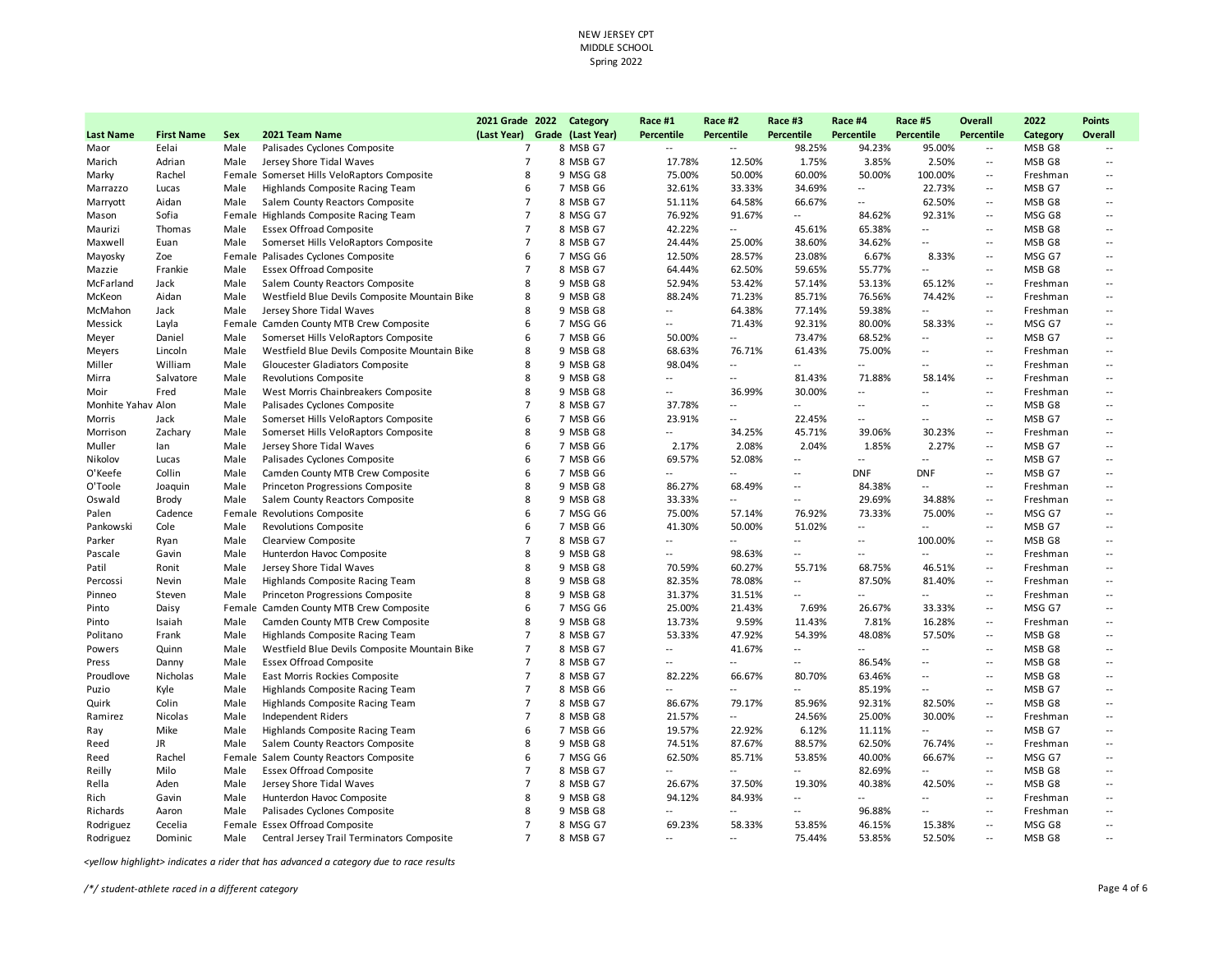| (Last Year) Grade (Last Year)<br>Percentile<br>Percentile<br>Percentile<br><b>Percentile</b><br>Percentile<br>Percentile<br><b>Last Name</b><br><b>First Name</b><br>Sex<br>2021 Team Name<br>Category<br>Rodriguez Boas Matias<br>Male<br><b>Essex Offroad Composite</b><br>6<br>7 MSB G6<br>16.67%<br>20.41%<br>12.96%<br>MSB G7<br>$\overline{\phantom{a}}$<br>$\sim$<br>$\sim$<br>$\overline{7}$<br>East Morris Rockies Composite<br>8 MSB G7<br>22.92%<br>30.77%<br>MSB G8<br>Roslan<br>Alex<br>Male<br>$\overline{\phantom{a}}$<br>$\overline{\phantom{a}}$<br>$\overline{\phantom{a}}$<br>$\overline{\phantom{a}}$<br>15.07%<br>Central Jersey CRUSH Composite<br>8<br>9 MSB G8<br>43.14%<br>31.43%<br>26.56%<br>27.91%<br>Freshman<br>Roth-Zappo<br>Connor<br>Male<br>$\sim$<br>Roth-Zappo<br>Owen<br>Male<br>Central Jersey CRUSH Composite<br>8<br>9 MSB G8<br>49.02%<br>30.14%<br>27.14%<br>31.25%<br>37.21%<br>Freshman<br>$\overline{\phantom{a}}$<br>6<br>66.67%<br>59.18%<br>66.67%<br>75.00%<br>Jackson<br>Male<br>Princeton Progressions Composite<br>7 MSB G6<br>54.35%<br>MSB G7<br>Ruf<br>$\sim$<br>$\overline{7}$<br>93.75%<br>90.00%<br>MSB G8<br>Matthew<br>Male<br>Hunterdon Havoc Composite<br>8 MSB G7<br>$\overline{a}$<br>$\overline{\phantom{a}}$<br>$\overline{a}$<br>Saam<br>$\sim$<br>8<br>9 MSB G8<br>45.21%<br>70.31%<br>67.44%<br>Male<br>Gloucester Gladiators Composite<br>45.10%<br>67.14%<br>Freshman<br>Samra<br>Mason<br>$\sim$<br>6<br>73.91%<br>45.83%<br>40.82%<br>22.22%<br>31.82%<br>MSB G7<br>Sandell<br>Walter<br>Male<br>Camden County MTB Crew Composite<br>7 MSB G6<br>$\overline{a}$<br>58.90%<br>Male<br><b>Essex Offroad Composite</b><br>8<br>9 MSB G8<br>Colton<br>$\overline{\phantom{a}}$<br>$\overline{\phantom{a}}$<br>$\sim$<br>Freshman<br>Sargo<br>$\overline{\phantom{a}}$<br>$\sim$ $\sim$<br>$\overline{7}$<br>Male<br>Princeton Progressions Composite<br>8 MSB G7<br>95.56%<br>83.33%<br>84.21%<br><b>DNF</b><br>87.50%<br>MSB G8<br>Saujani<br>Anthony<br>$\overline{\phantom{a}}$<br>$\overline{7}$<br>West Morris Chainbreakers Composite<br>8 MSB G7<br>80.00%<br>68.75%<br>63.16%<br>59.62%<br>55.00%<br>MSB G8<br>Savas<br>Loukas<br>Male<br>$\overline{\phantom{a}}$<br>8<br>39.73%<br>46.88%<br>Schurter<br>Nolan<br>Male<br>West Morris Chainbreakers Composite<br>9 MSB G8<br>62.75%<br>32.86%<br>39.53%<br>Freshman<br>$\sim$<br>8<br>57.53%<br>50.00%<br>79.07%<br>Male<br>Salem County Reactors Composite<br>9 MSB G8<br>80.39%<br>71.43%<br>Freshman<br>Scott<br>Deven<br>$\sim$<br>8<br>86.30%<br>68.57%<br>73.44%<br>Scott<br>Julian<br>Male<br>West Morris Chainbreakers Composite<br>9 MSB G8<br>$\overline{\phantom{a}}$<br>$\overline{a}$<br>Freshman<br>$\sim$<br>$\overline{7}$<br>8 MSB G7<br>10.42%<br>Seebeck<br>Everett<br>Male<br>Atlantic County Dirt Devils Composite<br>8.89%<br>10.53%<br>13.46%<br>17.50%<br>MSB G8<br>$\sim$<br>89.58%<br>Colin<br>Male<br>Somerset Hills VeloRaptors Composite<br>$\overline{7}$<br>8 MSB G7<br>62.22%<br>61.40%<br>Щ.<br>MSB G8<br>Seeley<br>$\overline{a}$<br>$\sim$<br>$\overline{7}$<br>Male<br><b>Essex Offroad Composite</b><br>8 MSB G7<br>22.22%<br>18.75%<br>21.05%<br>19.23%<br>10.00%<br>MSB G8<br>Sellars<br>Huw<br>$\overline{\phantom{a}}$<br>Gabriel<br>Male<br><b>Essex Offroad Composite</b><br>6<br>7 MSB G6<br>46.30%<br>34.09%<br>MSB G7<br>Senger<br>$\overline{a}$<br>$\overline{a}$<br>$\overline{a}$<br>$\sim$ $\sim$<br>8<br>Senior<br>Male<br>Somerset Hills VeloRaptors Composite<br>9 MSB G8<br>17.81%<br>22.86%<br>18.75%<br>Freshman<br>Garrett<br>$\ddotsc$<br>$\sim$<br>$\sim$<br>8<br>9 MSB G8<br>17.65%<br>13.70%<br>12.86%<br>15.63%<br>18.60%<br>Male<br>Jersey Shore Tidal Waves<br>Freshman<br>Shapiro<br>Sam<br>$\overline{\phantom{a}}$<br>8<br>49.32%<br>38.57%<br>Shernoff<br>Spencer<br>Male<br>Somerset Hills VeloRaptors Composite<br>9 MSB G8<br>$\overline{a}$<br>--<br>Freshman<br>$\overline{\phantom{a}}$<br>$\sim$<br>Male<br>8<br>9 MSB G8<br>39.22%<br>35.62%<br>80.00%<br>51.56%<br>Shir<br>Benjamin<br>Westfield Blue Devils Composite Mountain Bike<br>Freshman<br>$\sim$ $\sim$<br>$\overline{a}$<br>$\overline{7}$<br>56.25%<br>Shollenberger<br>Gavin<br>Male<br>East Morris Rockies Composite<br>8 MSB G7<br>55.56%<br>57.89%<br>MSB G8<br>$\overline{a}$<br>$\sim$<br>$\sim$<br>Silverman<br>Male<br>Central Jersey CRUSH Composite<br>$\overline{7}$<br>8 MSB G7<br>20.00%<br>17.54%<br>32.69%<br>32.50%<br>MSB G8<br>Kai<br>$\overline{\phantom{a}}$<br>$\sim$<br>8<br>Aiden<br>Male<br>Warren-Sussex Composite<br>9 MSB G8<br>93.75%<br>Freshman<br>Slean<br>$\overline{\phantom{a}}$<br>$\overline{\phantom{a}}$<br>$\sim$<br>$\overline{\phantom{a}}$<br>$\overline{\phantom{a}}$<br>Male<br>$\overline{7}$<br>35.56%<br>39.58%<br>28.85%<br>40.00%<br>Smith<br>Max<br>Hunterdon Havoc Composite<br>8 MSB G7<br>33.33%<br>MSB G8<br>$\sim$<br>8<br>Spangher<br>Andrew (AJ)<br>Male<br>West Morris Chainbreakers Composite<br>9 MSB G8<br>61.64%<br>62.86%<br>64.06%<br>Freshman<br>$\overline{\phantom{a}}$<br>$\overline{\phantom{a}}$<br>$\overline{a}$<br>8<br>9 MSB G8<br>48.57%<br>Spataro<br>Matthew<br>Male<br>Somerset Hills VeloRaptors Composite<br>Freshman<br>$\overline{a}$<br>$\overline{a}$<br>$\overline{a}$<br>$\sim$<br>$\sim$<br>8<br>69.86%<br>43.75%<br>Spears<br>Connor<br>Male<br>Clearview Composite<br>9 MSB G8<br><b>DNF</b><br>48.84%<br>$\sim$<br>Freshman<br>$\overline{\phantom{a}}$<br>6<br>43.75%<br>27.27%<br>Male<br>West Morris Chainbreakers Composite<br>7 MSB G6<br>34.78%<br>26.53%<br>42.59%<br>MSB G7<br>Stabbert<br>Evan<br>$\mathcal{L}_{\mathcal{F}}$<br>Princeton Progressions Composite<br>8<br>9 MSG G8<br>25.00%<br>37.50%<br>25.00%<br>33.33%<br>Stenull<br>Emmy<br>Female<br>$\overline{a}$<br>$\overline{\phantom{a}}$<br>Freshman<br>64.58%<br>54.55%<br>Westfield Blue Devils Composite Mountain Bike<br>6<br>7 MSB G6<br>47.83%<br>55.10%<br>33.33%<br>MSB G7<br>Stewart<br>Samuel<br>Male<br>$\sim$<br>Strubel<br>Noah<br>Male<br>West Morris Chainbreakers Composite<br>6<br>7 MSB G6<br>13.04%<br>8.33%<br>4.08%<br>31.48%<br>MSB G7<br>$\overline{a}$<br>$\overline{\phantom{a}}$<br>Eli<br>Male<br>8<br>100.00%<br>89.04%<br>92.19%<br>88.37%<br><b>Essex Offroad Composite</b><br>9 MSB G8<br><br>Stuart<br>$\overline{\phantom{a}}$<br>Freshman<br>6<br>Female Essex Offroad Composite<br>7 MSG G6<br>50.00%<br>64.29%<br>61.54%<br>53.33%<br>50.00%<br>MSG G7<br>Sulakvelidze<br>Elizabeth<br>$\overline{a}$<br>$\overline{7}$<br>West Morris Chainbreakers Composite<br>8 MSB G7<br>45.83%<br>50.00%<br>45.00%<br>Kieran<br>Male<br>40.00%<br>42.11%<br>MSB G8<br>Surve<br>$\sim$<br>Cadence<br>Female Highlands Composite Racing Team<br>$\overline{7}$<br>8 MSG G7<br>46.15%<br>50.00%<br>69.23%<br>30.77%<br>76.92%<br>MSG G8<br>Tanis<br>$\overline{a}$<br>$\overline{7}$<br>66.67%<br>8 MSG G7<br>38.46%<br>30.77%<br>38.46%<br>46.15%<br>MSG G8<br>Tassé<br>Julia<br>Female West Morris Chainbreakers Composite<br>$\mathcal{L}_{\mathcal{F}}$<br>$\overline{7}$<br>Female West Morris Chainbreakers Composite<br>8 MSG G7<br>7.69%<br>8.33%<br>7.69%<br>7.69%<br>7.69%<br>MSG G8<br>Tassé<br>Maya<br>$\overline{\phantom{a}}$<br>8<br>Male<br><b>Cumberland County Composite</b><br>9 MSB G8<br>56.86%<br>58.57%<br>Freshman<br>Thomas<br>Elijah<br>$\overline{a}$<br>$\overline{\phantom{a}}$<br>$\overline{\phantom{a}}$<br>$\overline{a}$<br>91.67%<br>Hollis<br>Female Camden County MTB Crew Composite<br>6<br>7 MSG G6<br>78.57%<br>69.23%<br>60.00%<br>MSG G7<br>Tracy<br>$\overline{\phantom{a}}$<br>$\sim$<br>8<br>9 MSB G8<br>91.78%<br>Elliot<br>Male<br>Warren-Sussex Composite<br>56.25%<br>Freshman<br>Trento<br>$\overline{\phantom{a}}$<br>$\overline{\phantom{a}}$<br>$\overline{\phantom{a}}$<br>$\sim$<br>$\overline{7}$<br>MSB G8<br>Urbanski<br>Kooper<br>Male<br>Highlands Composite Racing Team<br>8 MSB G7<br>36.84%<br>$\overline{\phantom{a}}$<br>$\overline{\phantom{a}}$<br>$\overline{\phantom{a}}$<br>$\sim$<br>$\overline{a}$<br>$\overline{7}$<br>8 MSB G7<br>31.58%<br>MSB G8<br>Frankie<br>Male<br>Hunterdon Havoc Composite<br>57.78%<br>Vaccaro<br>$\overline{\phantom{a}}$<br>$\overline{a}$<br>$\overline{a}$<br>$-$<br>Van Dillen<br>Zach<br>Male<br>Princeton Progressions Composite<br>6<br>7 MSB G6<br>67.39%<br>75.00%<br>61.22%<br>59.26%<br>52.27%<br>MSB G7<br>$\overline{\phantom{a}}$<br>8<br>Male<br><b>Revolutions Composite</b><br>9 MSB G8<br>97.14%<br>95.31%<br>95.35%<br>van dusen<br>Zachary<br>$\overline{\phantom{a}}$<br>Freshman<br>$\overline{\phantom{a}}$<br>van Tonder<br>Christian<br>Male<br>Salem County Reactors Composite<br>6<br>7 MSB G6<br>82.61%<br>27.78%<br>38.64%<br>MSB G7<br>$\overline{a}$<br>$\overline{\phantom{a}}$<br>$\sim$ $\sim$ |  |  | 2021 Grade 2022 Category |  | Race #1 | Race #2 | Race #3 | Race #4 | Race #5 | <b>Overall</b> | 2022 | <b>Points</b>            |
|------------------------------------------------------------------------------------------------------------------------------------------------------------------------------------------------------------------------------------------------------------------------------------------------------------------------------------------------------------------------------------------------------------------------------------------------------------------------------------------------------------------------------------------------------------------------------------------------------------------------------------------------------------------------------------------------------------------------------------------------------------------------------------------------------------------------------------------------------------------------------------------------------------------------------------------------------------------------------------------------------------------------------------------------------------------------------------------------------------------------------------------------------------------------------------------------------------------------------------------------------------------------------------------------------------------------------------------------------------------------------------------------------------------------------------------------------------------------------------------------------------------------------------------------------------------------------------------------------------------------------------------------------------------------------------------------------------------------------------------------------------------------------------------------------------------------------------------------------------------------------------------------------------------------------------------------------------------------------------------------------------------------------------------------------------------------------------------------------------------------------------------------------------------------------------------------------------------------------------------------------------------------------------------------------------------------------------------------------------------------------------------------------------------------------------------------------------------------------------------------------------------------------------------------------------------------------------------------------------------------------------------------------------------------------------------------------------------------------------------------------------------------------------------------------------------------------------------------------------------------------------------------------------------------------------------------------------------------------------------------------------------------------------------------------------------------------------------------------------------------------------------------------------------------------------------------------------------------------------------------------------------------------------------------------------------------------------------------------------------------------------------------------------------------------------------------------------------------------------------------------------------------------------------------------------------------------------------------------------------------------------------------------------------------------------------------------------------------------------------------------------------------------------------------------------------------------------------------------------------------------------------------------------------------------------------------------------------------------------------------------------------------------------------------------------------------------------------------------------------------------------------------------------------------------------------------------------------------------------------------------------------------------------------------------------------------------------------------------------------------------------------------------------------------------------------------------------------------------------------------------------------------------------------------------------------------------------------------------------------------------------------------------------------------------------------------------------------------------------------------------------------------------------------------------------------------------------------------------------------------------------------------------------------------------------------------------------------------------------------------------------------------------------------------------------------------------------------------------------------------------------------------------------------------------------------------------------------------------------------------------------------------------------------------------------------------------------------------------------------------------------------------------------------------------------------------------------------------------------------------------------------------------------------------------------------------------------------------------------------------------------------------------------------------------------------------------------------------------------------------------------------------------------------------------------------------------------------------------------------------------------------------------------------------------------------------------------------------------------------------------------------------------------------------------------------------------------------------------------------------------------------------------------------------------------------------------------------------------------------------------------------------------------------------------------------------------------------------------------------------------------------------------------------------------------------------------------------------------------------------------------------------------------------------------------------------------------------------------------------------------------------------------------------------------------------------------------------------------------------------------------------------------------------------------------------------------------------------------------------------------------------------------------------------------------------------------------------------------------------------------------------------------------------------------------------------------------------------------------------------------------------------------------------------------------------------------------------------------------------------------------------------------------------------------------------------------------------------------------------------------------------------------------------------------------------------------------------------------------------------------------------------------------------------------------------------------------------------------------------------------------------------------------------------------------------------------------------------------------------------------------------------------------------------------------------------------------------------------------------------------------------------------------------------------------------------------------------------------------------------------------------------------------------------------------------------------------------------------------------------------------------------------------------------------------------------------------------------------------------------------------------------------------------------------------------------------------------------------------------------------------------------------------------------------------------------------------------------------------------------------------------------------------------------------------------------------------------------------------------------------------------------------------------------------------------------------------------------------------------------------------------------------------------------------------------------------------------------------------------------------------------------------|--|--|--------------------------|--|---------|---------|---------|---------|---------|----------------|------|--------------------------|
|                                                                                                                                                                                                                                                                                                                                                                                                                                                                                                                                                                                                                                                                                                                                                                                                                                                                                                                                                                                                                                                                                                                                                                                                                                                                                                                                                                                                                                                                                                                                                                                                                                                                                                                                                                                                                                                                                                                                                                                                                                                                                                                                                                                                                                                                                                                                                                                                                                                                                                                                                                                                                                                                                                                                                                                                                                                                                                                                                                                                                                                                                                                                                                                                                                                                                                                                                                                                                                                                                                                                                                                                                                                                                                                                                                                                                                                                                                                                                                                                                                                                                                                                                                                                                                                                                                                                                                                                                                                                                                                                                                                                                                                                                                                                                                                                                                                                                                                                                                                                                                                                                                                                                                                                                                                                                                                                                                                                                                                                                                                                                                                                                                                                                                                                                                                                                                                                                                                                                                                                                                                                                                                                                                                                                                                                                                                                                                                                                                                                                                                                                                                                                                                                                                                                                                                                                                                                                                                                                                                                                                                                                                                                                                                                                                                                                                                                                                                                                                                                                                                                                                                                                                                                                                                                                                                                                                                                                                                                                                                                                                                                                                                                                                                                                                                                                                                                                                                                                                                                                                                                                                                                                                                                                                                                                                                                                                                                                                      |  |  |                          |  |         |         |         |         |         |                |      | <b>Overall</b>           |
|                                                                                                                                                                                                                                                                                                                                                                                                                                                                                                                                                                                                                                                                                                                                                                                                                                                                                                                                                                                                                                                                                                                                                                                                                                                                                                                                                                                                                                                                                                                                                                                                                                                                                                                                                                                                                                                                                                                                                                                                                                                                                                                                                                                                                                                                                                                                                                                                                                                                                                                                                                                                                                                                                                                                                                                                                                                                                                                                                                                                                                                                                                                                                                                                                                                                                                                                                                                                                                                                                                                                                                                                                                                                                                                                                                                                                                                                                                                                                                                                                                                                                                                                                                                                                                                                                                                                                                                                                                                                                                                                                                                                                                                                                                                                                                                                                                                                                                                                                                                                                                                                                                                                                                                                                                                                                                                                                                                                                                                                                                                                                                                                                                                                                                                                                                                                                                                                                                                                                                                                                                                                                                                                                                                                                                                                                                                                                                                                                                                                                                                                                                                                                                                                                                                                                                                                                                                                                                                                                                                                                                                                                                                                                                                                                                                                                                                                                                                                                                                                                                                                                                                                                                                                                                                                                                                                                                                                                                                                                                                                                                                                                                                                                                                                                                                                                                                                                                                                                                                                                                                                                                                                                                                                                                                                                                                                                                                                                                      |  |  |                          |  |         |         |         |         |         |                |      | $\overline{a}$           |
|                                                                                                                                                                                                                                                                                                                                                                                                                                                                                                                                                                                                                                                                                                                                                                                                                                                                                                                                                                                                                                                                                                                                                                                                                                                                                                                                                                                                                                                                                                                                                                                                                                                                                                                                                                                                                                                                                                                                                                                                                                                                                                                                                                                                                                                                                                                                                                                                                                                                                                                                                                                                                                                                                                                                                                                                                                                                                                                                                                                                                                                                                                                                                                                                                                                                                                                                                                                                                                                                                                                                                                                                                                                                                                                                                                                                                                                                                                                                                                                                                                                                                                                                                                                                                                                                                                                                                                                                                                                                                                                                                                                                                                                                                                                                                                                                                                                                                                                                                                                                                                                                                                                                                                                                                                                                                                                                                                                                                                                                                                                                                                                                                                                                                                                                                                                                                                                                                                                                                                                                                                                                                                                                                                                                                                                                                                                                                                                                                                                                                                                                                                                                                                                                                                                                                                                                                                                                                                                                                                                                                                                                                                                                                                                                                                                                                                                                                                                                                                                                                                                                                                                                                                                                                                                                                                                                                                                                                                                                                                                                                                                                                                                                                                                                                                                                                                                                                                                                                                                                                                                                                                                                                                                                                                                                                                                                                                                                                                      |  |  |                          |  |         |         |         |         |         |                |      | $\overline{\phantom{a}}$ |
|                                                                                                                                                                                                                                                                                                                                                                                                                                                                                                                                                                                                                                                                                                                                                                                                                                                                                                                                                                                                                                                                                                                                                                                                                                                                                                                                                                                                                                                                                                                                                                                                                                                                                                                                                                                                                                                                                                                                                                                                                                                                                                                                                                                                                                                                                                                                                                                                                                                                                                                                                                                                                                                                                                                                                                                                                                                                                                                                                                                                                                                                                                                                                                                                                                                                                                                                                                                                                                                                                                                                                                                                                                                                                                                                                                                                                                                                                                                                                                                                                                                                                                                                                                                                                                                                                                                                                                                                                                                                                                                                                                                                                                                                                                                                                                                                                                                                                                                                                                                                                                                                                                                                                                                                                                                                                                                                                                                                                                                                                                                                                                                                                                                                                                                                                                                                                                                                                                                                                                                                                                                                                                                                                                                                                                                                                                                                                                                                                                                                                                                                                                                                                                                                                                                                                                                                                                                                                                                                                                                                                                                                                                                                                                                                                                                                                                                                                                                                                                                                                                                                                                                                                                                                                                                                                                                                                                                                                                                                                                                                                                                                                                                                                                                                                                                                                                                                                                                                                                                                                                                                                                                                                                                                                                                                                                                                                                                                                                      |  |  |                          |  |         |         |         |         |         |                |      | $\overline{a}$           |
|                                                                                                                                                                                                                                                                                                                                                                                                                                                                                                                                                                                                                                                                                                                                                                                                                                                                                                                                                                                                                                                                                                                                                                                                                                                                                                                                                                                                                                                                                                                                                                                                                                                                                                                                                                                                                                                                                                                                                                                                                                                                                                                                                                                                                                                                                                                                                                                                                                                                                                                                                                                                                                                                                                                                                                                                                                                                                                                                                                                                                                                                                                                                                                                                                                                                                                                                                                                                                                                                                                                                                                                                                                                                                                                                                                                                                                                                                                                                                                                                                                                                                                                                                                                                                                                                                                                                                                                                                                                                                                                                                                                                                                                                                                                                                                                                                                                                                                                                                                                                                                                                                                                                                                                                                                                                                                                                                                                                                                                                                                                                                                                                                                                                                                                                                                                                                                                                                                                                                                                                                                                                                                                                                                                                                                                                                                                                                                                                                                                                                                                                                                                                                                                                                                                                                                                                                                                                                                                                                                                                                                                                                                                                                                                                                                                                                                                                                                                                                                                                                                                                                                                                                                                                                                                                                                                                                                                                                                                                                                                                                                                                                                                                                                                                                                                                                                                                                                                                                                                                                                                                                                                                                                                                                                                                                                                                                                                                                                      |  |  |                          |  |         |         |         |         |         |                |      | $\overline{a}$           |
|                                                                                                                                                                                                                                                                                                                                                                                                                                                                                                                                                                                                                                                                                                                                                                                                                                                                                                                                                                                                                                                                                                                                                                                                                                                                                                                                                                                                                                                                                                                                                                                                                                                                                                                                                                                                                                                                                                                                                                                                                                                                                                                                                                                                                                                                                                                                                                                                                                                                                                                                                                                                                                                                                                                                                                                                                                                                                                                                                                                                                                                                                                                                                                                                                                                                                                                                                                                                                                                                                                                                                                                                                                                                                                                                                                                                                                                                                                                                                                                                                                                                                                                                                                                                                                                                                                                                                                                                                                                                                                                                                                                                                                                                                                                                                                                                                                                                                                                                                                                                                                                                                                                                                                                                                                                                                                                                                                                                                                                                                                                                                                                                                                                                                                                                                                                                                                                                                                                                                                                                                                                                                                                                                                                                                                                                                                                                                                                                                                                                                                                                                                                                                                                                                                                                                                                                                                                                                                                                                                                                                                                                                                                                                                                                                                                                                                                                                                                                                                                                                                                                                                                                                                                                                                                                                                                                                                                                                                                                                                                                                                                                                                                                                                                                                                                                                                                                                                                                                                                                                                                                                                                                                                                                                                                                                                                                                                                                                                      |  |  |                          |  |         |         |         |         |         |                |      | --                       |
|                                                                                                                                                                                                                                                                                                                                                                                                                                                                                                                                                                                                                                                                                                                                                                                                                                                                                                                                                                                                                                                                                                                                                                                                                                                                                                                                                                                                                                                                                                                                                                                                                                                                                                                                                                                                                                                                                                                                                                                                                                                                                                                                                                                                                                                                                                                                                                                                                                                                                                                                                                                                                                                                                                                                                                                                                                                                                                                                                                                                                                                                                                                                                                                                                                                                                                                                                                                                                                                                                                                                                                                                                                                                                                                                                                                                                                                                                                                                                                                                                                                                                                                                                                                                                                                                                                                                                                                                                                                                                                                                                                                                                                                                                                                                                                                                                                                                                                                                                                                                                                                                                                                                                                                                                                                                                                                                                                                                                                                                                                                                                                                                                                                                                                                                                                                                                                                                                                                                                                                                                                                                                                                                                                                                                                                                                                                                                                                                                                                                                                                                                                                                                                                                                                                                                                                                                                                                                                                                                                                                                                                                                                                                                                                                                                                                                                                                                                                                                                                                                                                                                                                                                                                                                                                                                                                                                                                                                                                                                                                                                                                                                                                                                                                                                                                                                                                                                                                                                                                                                                                                                                                                                                                                                                                                                                                                                                                                                                      |  |  |                          |  |         |         |         |         |         |                |      | --                       |
|                                                                                                                                                                                                                                                                                                                                                                                                                                                                                                                                                                                                                                                                                                                                                                                                                                                                                                                                                                                                                                                                                                                                                                                                                                                                                                                                                                                                                                                                                                                                                                                                                                                                                                                                                                                                                                                                                                                                                                                                                                                                                                                                                                                                                                                                                                                                                                                                                                                                                                                                                                                                                                                                                                                                                                                                                                                                                                                                                                                                                                                                                                                                                                                                                                                                                                                                                                                                                                                                                                                                                                                                                                                                                                                                                                                                                                                                                                                                                                                                                                                                                                                                                                                                                                                                                                                                                                                                                                                                                                                                                                                                                                                                                                                                                                                                                                                                                                                                                                                                                                                                                                                                                                                                                                                                                                                                                                                                                                                                                                                                                                                                                                                                                                                                                                                                                                                                                                                                                                                                                                                                                                                                                                                                                                                                                                                                                                                                                                                                                                                                                                                                                                                                                                                                                                                                                                                                                                                                                                                                                                                                                                                                                                                                                                                                                                                                                                                                                                                                                                                                                                                                                                                                                                                                                                                                                                                                                                                                                                                                                                                                                                                                                                                                                                                                                                                                                                                                                                                                                                                                                                                                                                                                                                                                                                                                                                                                                                      |  |  |                          |  |         |         |         |         |         |                |      | $\overline{a}$           |
|                                                                                                                                                                                                                                                                                                                                                                                                                                                                                                                                                                                                                                                                                                                                                                                                                                                                                                                                                                                                                                                                                                                                                                                                                                                                                                                                                                                                                                                                                                                                                                                                                                                                                                                                                                                                                                                                                                                                                                                                                                                                                                                                                                                                                                                                                                                                                                                                                                                                                                                                                                                                                                                                                                                                                                                                                                                                                                                                                                                                                                                                                                                                                                                                                                                                                                                                                                                                                                                                                                                                                                                                                                                                                                                                                                                                                                                                                                                                                                                                                                                                                                                                                                                                                                                                                                                                                                                                                                                                                                                                                                                                                                                                                                                                                                                                                                                                                                                                                                                                                                                                                                                                                                                                                                                                                                                                                                                                                                                                                                                                                                                                                                                                                                                                                                                                                                                                                                                                                                                                                                                                                                                                                                                                                                                                                                                                                                                                                                                                                                                                                                                                                                                                                                                                                                                                                                                                                                                                                                                                                                                                                                                                                                                                                                                                                                                                                                                                                                                                                                                                                                                                                                                                                                                                                                                                                                                                                                                                                                                                                                                                                                                                                                                                                                                                                                                                                                                                                                                                                                                                                                                                                                                                                                                                                                                                                                                                                                      |  |  |                          |  |         |         |         |         |         |                |      | --                       |
|                                                                                                                                                                                                                                                                                                                                                                                                                                                                                                                                                                                                                                                                                                                                                                                                                                                                                                                                                                                                                                                                                                                                                                                                                                                                                                                                                                                                                                                                                                                                                                                                                                                                                                                                                                                                                                                                                                                                                                                                                                                                                                                                                                                                                                                                                                                                                                                                                                                                                                                                                                                                                                                                                                                                                                                                                                                                                                                                                                                                                                                                                                                                                                                                                                                                                                                                                                                                                                                                                                                                                                                                                                                                                                                                                                                                                                                                                                                                                                                                                                                                                                                                                                                                                                                                                                                                                                                                                                                                                                                                                                                                                                                                                                                                                                                                                                                                                                                                                                                                                                                                                                                                                                                                                                                                                                                                                                                                                                                                                                                                                                                                                                                                                                                                                                                                                                                                                                                                                                                                                                                                                                                                                                                                                                                                                                                                                                                                                                                                                                                                                                                                                                                                                                                                                                                                                                                                                                                                                                                                                                                                                                                                                                                                                                                                                                                                                                                                                                                                                                                                                                                                                                                                                                                                                                                                                                                                                                                                                                                                                                                                                                                                                                                                                                                                                                                                                                                                                                                                                                                                                                                                                                                                                                                                                                                                                                                                                                      |  |  |                          |  |         |         |         |         |         |                |      | $\overline{a}$           |
|                                                                                                                                                                                                                                                                                                                                                                                                                                                                                                                                                                                                                                                                                                                                                                                                                                                                                                                                                                                                                                                                                                                                                                                                                                                                                                                                                                                                                                                                                                                                                                                                                                                                                                                                                                                                                                                                                                                                                                                                                                                                                                                                                                                                                                                                                                                                                                                                                                                                                                                                                                                                                                                                                                                                                                                                                                                                                                                                                                                                                                                                                                                                                                                                                                                                                                                                                                                                                                                                                                                                                                                                                                                                                                                                                                                                                                                                                                                                                                                                                                                                                                                                                                                                                                                                                                                                                                                                                                                                                                                                                                                                                                                                                                                                                                                                                                                                                                                                                                                                                                                                                                                                                                                                                                                                                                                                                                                                                                                                                                                                                                                                                                                                                                                                                                                                                                                                                                                                                                                                                                                                                                                                                                                                                                                                                                                                                                                                                                                                                                                                                                                                                                                                                                                                                                                                                                                                                                                                                                                                                                                                                                                                                                                                                                                                                                                                                                                                                                                                                                                                                                                                                                                                                                                                                                                                                                                                                                                                                                                                                                                                                                                                                                                                                                                                                                                                                                                                                                                                                                                                                                                                                                                                                                                                                                                                                                                                                                      |  |  |                          |  |         |         |         |         |         |                |      | $\overline{a}$           |
|                                                                                                                                                                                                                                                                                                                                                                                                                                                                                                                                                                                                                                                                                                                                                                                                                                                                                                                                                                                                                                                                                                                                                                                                                                                                                                                                                                                                                                                                                                                                                                                                                                                                                                                                                                                                                                                                                                                                                                                                                                                                                                                                                                                                                                                                                                                                                                                                                                                                                                                                                                                                                                                                                                                                                                                                                                                                                                                                                                                                                                                                                                                                                                                                                                                                                                                                                                                                                                                                                                                                                                                                                                                                                                                                                                                                                                                                                                                                                                                                                                                                                                                                                                                                                                                                                                                                                                                                                                                                                                                                                                                                                                                                                                                                                                                                                                                                                                                                                                                                                                                                                                                                                                                                                                                                                                                                                                                                                                                                                                                                                                                                                                                                                                                                                                                                                                                                                                                                                                                                                                                                                                                                                                                                                                                                                                                                                                                                                                                                                                                                                                                                                                                                                                                                                                                                                                                                                                                                                                                                                                                                                                                                                                                                                                                                                                                                                                                                                                                                                                                                                                                                                                                                                                                                                                                                                                                                                                                                                                                                                                                                                                                                                                                                                                                                                                                                                                                                                                                                                                                                                                                                                                                                                                                                                                                                                                                                                                      |  |  |                          |  |         |         |         |         |         |                |      | $\overline{\phantom{a}}$ |
|                                                                                                                                                                                                                                                                                                                                                                                                                                                                                                                                                                                                                                                                                                                                                                                                                                                                                                                                                                                                                                                                                                                                                                                                                                                                                                                                                                                                                                                                                                                                                                                                                                                                                                                                                                                                                                                                                                                                                                                                                                                                                                                                                                                                                                                                                                                                                                                                                                                                                                                                                                                                                                                                                                                                                                                                                                                                                                                                                                                                                                                                                                                                                                                                                                                                                                                                                                                                                                                                                                                                                                                                                                                                                                                                                                                                                                                                                                                                                                                                                                                                                                                                                                                                                                                                                                                                                                                                                                                                                                                                                                                                                                                                                                                                                                                                                                                                                                                                                                                                                                                                                                                                                                                                                                                                                                                                                                                                                                                                                                                                                                                                                                                                                                                                                                                                                                                                                                                                                                                                                                                                                                                                                                                                                                                                                                                                                                                                                                                                                                                                                                                                                                                                                                                                                                                                                                                                                                                                                                                                                                                                                                                                                                                                                                                                                                                                                                                                                                                                                                                                                                                                                                                                                                                                                                                                                                                                                                                                                                                                                                                                                                                                                                                                                                                                                                                                                                                                                                                                                                                                                                                                                                                                                                                                                                                                                                                                                                      |  |  |                          |  |         |         |         |         |         |                |      | $\overline{a}$           |
|                                                                                                                                                                                                                                                                                                                                                                                                                                                                                                                                                                                                                                                                                                                                                                                                                                                                                                                                                                                                                                                                                                                                                                                                                                                                                                                                                                                                                                                                                                                                                                                                                                                                                                                                                                                                                                                                                                                                                                                                                                                                                                                                                                                                                                                                                                                                                                                                                                                                                                                                                                                                                                                                                                                                                                                                                                                                                                                                                                                                                                                                                                                                                                                                                                                                                                                                                                                                                                                                                                                                                                                                                                                                                                                                                                                                                                                                                                                                                                                                                                                                                                                                                                                                                                                                                                                                                                                                                                                                                                                                                                                                                                                                                                                                                                                                                                                                                                                                                                                                                                                                                                                                                                                                                                                                                                                                                                                                                                                                                                                                                                                                                                                                                                                                                                                                                                                                                                                                                                                                                                                                                                                                                                                                                                                                                                                                                                                                                                                                                                                                                                                                                                                                                                                                                                                                                                                                                                                                                                                                                                                                                                                                                                                                                                                                                                                                                                                                                                                                                                                                                                                                                                                                                                                                                                                                                                                                                                                                                                                                                                                                                                                                                                                                                                                                                                                                                                                                                                                                                                                                                                                                                                                                                                                                                                                                                                                                                                      |  |  |                          |  |         |         |         |         |         |                |      | --                       |
|                                                                                                                                                                                                                                                                                                                                                                                                                                                                                                                                                                                                                                                                                                                                                                                                                                                                                                                                                                                                                                                                                                                                                                                                                                                                                                                                                                                                                                                                                                                                                                                                                                                                                                                                                                                                                                                                                                                                                                                                                                                                                                                                                                                                                                                                                                                                                                                                                                                                                                                                                                                                                                                                                                                                                                                                                                                                                                                                                                                                                                                                                                                                                                                                                                                                                                                                                                                                                                                                                                                                                                                                                                                                                                                                                                                                                                                                                                                                                                                                                                                                                                                                                                                                                                                                                                                                                                                                                                                                                                                                                                                                                                                                                                                                                                                                                                                                                                                                                                                                                                                                                                                                                                                                                                                                                                                                                                                                                                                                                                                                                                                                                                                                                                                                                                                                                                                                                                                                                                                                                                                                                                                                                                                                                                                                                                                                                                                                                                                                                                                                                                                                                                                                                                                                                                                                                                                                                                                                                                                                                                                                                                                                                                                                                                                                                                                                                                                                                                                                                                                                                                                                                                                                                                                                                                                                                                                                                                                                                                                                                                                                                                                                                                                                                                                                                                                                                                                                                                                                                                                                                                                                                                                                                                                                                                                                                                                                                                      |  |  |                          |  |         |         |         |         |         |                |      | --                       |
|                                                                                                                                                                                                                                                                                                                                                                                                                                                                                                                                                                                                                                                                                                                                                                                                                                                                                                                                                                                                                                                                                                                                                                                                                                                                                                                                                                                                                                                                                                                                                                                                                                                                                                                                                                                                                                                                                                                                                                                                                                                                                                                                                                                                                                                                                                                                                                                                                                                                                                                                                                                                                                                                                                                                                                                                                                                                                                                                                                                                                                                                                                                                                                                                                                                                                                                                                                                                                                                                                                                                                                                                                                                                                                                                                                                                                                                                                                                                                                                                                                                                                                                                                                                                                                                                                                                                                                                                                                                                                                                                                                                                                                                                                                                                                                                                                                                                                                                                                                                                                                                                                                                                                                                                                                                                                                                                                                                                                                                                                                                                                                                                                                                                                                                                                                                                                                                                                                                                                                                                                                                                                                                                                                                                                                                                                                                                                                                                                                                                                                                                                                                                                                                                                                                                                                                                                                                                                                                                                                                                                                                                                                                                                                                                                                                                                                                                                                                                                                                                                                                                                                                                                                                                                                                                                                                                                                                                                                                                                                                                                                                                                                                                                                                                                                                                                                                                                                                                                                                                                                                                                                                                                                                                                                                                                                                                                                                                                                      |  |  |                          |  |         |         |         |         |         |                |      | $\overline{a}$           |
|                                                                                                                                                                                                                                                                                                                                                                                                                                                                                                                                                                                                                                                                                                                                                                                                                                                                                                                                                                                                                                                                                                                                                                                                                                                                                                                                                                                                                                                                                                                                                                                                                                                                                                                                                                                                                                                                                                                                                                                                                                                                                                                                                                                                                                                                                                                                                                                                                                                                                                                                                                                                                                                                                                                                                                                                                                                                                                                                                                                                                                                                                                                                                                                                                                                                                                                                                                                                                                                                                                                                                                                                                                                                                                                                                                                                                                                                                                                                                                                                                                                                                                                                                                                                                                                                                                                                                                                                                                                                                                                                                                                                                                                                                                                                                                                                                                                                                                                                                                                                                                                                                                                                                                                                                                                                                                                                                                                                                                                                                                                                                                                                                                                                                                                                                                                                                                                                                                                                                                                                                                                                                                                                                                                                                                                                                                                                                                                                                                                                                                                                                                                                                                                                                                                                                                                                                                                                                                                                                                                                                                                                                                                                                                                                                                                                                                                                                                                                                                                                                                                                                                                                                                                                                                                                                                                                                                                                                                                                                                                                                                                                                                                                                                                                                                                                                                                                                                                                                                                                                                                                                                                                                                                                                                                                                                                                                                                                                                      |  |  |                          |  |         |         |         |         |         |                |      | $\overline{a}$           |
|                                                                                                                                                                                                                                                                                                                                                                                                                                                                                                                                                                                                                                                                                                                                                                                                                                                                                                                                                                                                                                                                                                                                                                                                                                                                                                                                                                                                                                                                                                                                                                                                                                                                                                                                                                                                                                                                                                                                                                                                                                                                                                                                                                                                                                                                                                                                                                                                                                                                                                                                                                                                                                                                                                                                                                                                                                                                                                                                                                                                                                                                                                                                                                                                                                                                                                                                                                                                                                                                                                                                                                                                                                                                                                                                                                                                                                                                                                                                                                                                                                                                                                                                                                                                                                                                                                                                                                                                                                                                                                                                                                                                                                                                                                                                                                                                                                                                                                                                                                                                                                                                                                                                                                                                                                                                                                                                                                                                                                                                                                                                                                                                                                                                                                                                                                                                                                                                                                                                                                                                                                                                                                                                                                                                                                                                                                                                                                                                                                                                                                                                                                                                                                                                                                                                                                                                                                                                                                                                                                                                                                                                                                                                                                                                                                                                                                                                                                                                                                                                                                                                                                                                                                                                                                                                                                                                                                                                                                                                                                                                                                                                                                                                                                                                                                                                                                                                                                                                                                                                                                                                                                                                                                                                                                                                                                                                                                                                                                      |  |  |                          |  |         |         |         |         |         |                |      | $\overline{\phantom{a}}$ |
|                                                                                                                                                                                                                                                                                                                                                                                                                                                                                                                                                                                                                                                                                                                                                                                                                                                                                                                                                                                                                                                                                                                                                                                                                                                                                                                                                                                                                                                                                                                                                                                                                                                                                                                                                                                                                                                                                                                                                                                                                                                                                                                                                                                                                                                                                                                                                                                                                                                                                                                                                                                                                                                                                                                                                                                                                                                                                                                                                                                                                                                                                                                                                                                                                                                                                                                                                                                                                                                                                                                                                                                                                                                                                                                                                                                                                                                                                                                                                                                                                                                                                                                                                                                                                                                                                                                                                                                                                                                                                                                                                                                                                                                                                                                                                                                                                                                                                                                                                                                                                                                                                                                                                                                                                                                                                                                                                                                                                                                                                                                                                                                                                                                                                                                                                                                                                                                                                                                                                                                                                                                                                                                                                                                                                                                                                                                                                                                                                                                                                                                                                                                                                                                                                                                                                                                                                                                                                                                                                                                                                                                                                                                                                                                                                                                                                                                                                                                                                                                                                                                                                                                                                                                                                                                                                                                                                                                                                                                                                                                                                                                                                                                                                                                                                                                                                                                                                                                                                                                                                                                                                                                                                                                                                                                                                                                                                                                                                                      |  |  |                          |  |         |         |         |         |         |                |      | $\overline{a}$           |
|                                                                                                                                                                                                                                                                                                                                                                                                                                                                                                                                                                                                                                                                                                                                                                                                                                                                                                                                                                                                                                                                                                                                                                                                                                                                                                                                                                                                                                                                                                                                                                                                                                                                                                                                                                                                                                                                                                                                                                                                                                                                                                                                                                                                                                                                                                                                                                                                                                                                                                                                                                                                                                                                                                                                                                                                                                                                                                                                                                                                                                                                                                                                                                                                                                                                                                                                                                                                                                                                                                                                                                                                                                                                                                                                                                                                                                                                                                                                                                                                                                                                                                                                                                                                                                                                                                                                                                                                                                                                                                                                                                                                                                                                                                                                                                                                                                                                                                                                                                                                                                                                                                                                                                                                                                                                                                                                                                                                                                                                                                                                                                                                                                                                                                                                                                                                                                                                                                                                                                                                                                                                                                                                                                                                                                                                                                                                                                                                                                                                                                                                                                                                                                                                                                                                                                                                                                                                                                                                                                                                                                                                                                                                                                                                                                                                                                                                                                                                                                                                                                                                                                                                                                                                                                                                                                                                                                                                                                                                                                                                                                                                                                                                                                                                                                                                                                                                                                                                                                                                                                                                                                                                                                                                                                                                                                                                                                                                                                      |  |  |                          |  |         |         |         |         |         |                |      | --                       |
|                                                                                                                                                                                                                                                                                                                                                                                                                                                                                                                                                                                                                                                                                                                                                                                                                                                                                                                                                                                                                                                                                                                                                                                                                                                                                                                                                                                                                                                                                                                                                                                                                                                                                                                                                                                                                                                                                                                                                                                                                                                                                                                                                                                                                                                                                                                                                                                                                                                                                                                                                                                                                                                                                                                                                                                                                                                                                                                                                                                                                                                                                                                                                                                                                                                                                                                                                                                                                                                                                                                                                                                                                                                                                                                                                                                                                                                                                                                                                                                                                                                                                                                                                                                                                                                                                                                                                                                                                                                                                                                                                                                                                                                                                                                                                                                                                                                                                                                                                                                                                                                                                                                                                                                                                                                                                                                                                                                                                                                                                                                                                                                                                                                                                                                                                                                                                                                                                                                                                                                                                                                                                                                                                                                                                                                                                                                                                                                                                                                                                                                                                                                                                                                                                                                                                                                                                                                                                                                                                                                                                                                                                                                                                                                                                                                                                                                                                                                                                                                                                                                                                                                                                                                                                                                                                                                                                                                                                                                                                                                                                                                                                                                                                                                                                                                                                                                                                                                                                                                                                                                                                                                                                                                                                                                                                                                                                                                                                                      |  |  |                          |  |         |         |         |         |         |                |      | $\overline{a}$           |
|                                                                                                                                                                                                                                                                                                                                                                                                                                                                                                                                                                                                                                                                                                                                                                                                                                                                                                                                                                                                                                                                                                                                                                                                                                                                                                                                                                                                                                                                                                                                                                                                                                                                                                                                                                                                                                                                                                                                                                                                                                                                                                                                                                                                                                                                                                                                                                                                                                                                                                                                                                                                                                                                                                                                                                                                                                                                                                                                                                                                                                                                                                                                                                                                                                                                                                                                                                                                                                                                                                                                                                                                                                                                                                                                                                                                                                                                                                                                                                                                                                                                                                                                                                                                                                                                                                                                                                                                                                                                                                                                                                                                                                                                                                                                                                                                                                                                                                                                                                                                                                                                                                                                                                                                                                                                                                                                                                                                                                                                                                                                                                                                                                                                                                                                                                                                                                                                                                                                                                                                                                                                                                                                                                                                                                                                                                                                                                                                                                                                                                                                                                                                                                                                                                                                                                                                                                                                                                                                                                                                                                                                                                                                                                                                                                                                                                                                                                                                                                                                                                                                                                                                                                                                                                                                                                                                                                                                                                                                                                                                                                                                                                                                                                                                                                                                                                                                                                                                                                                                                                                                                                                                                                                                                                                                                                                                                                                                                                      |  |  |                          |  |         |         |         |         |         |                |      | --                       |
|                                                                                                                                                                                                                                                                                                                                                                                                                                                                                                                                                                                                                                                                                                                                                                                                                                                                                                                                                                                                                                                                                                                                                                                                                                                                                                                                                                                                                                                                                                                                                                                                                                                                                                                                                                                                                                                                                                                                                                                                                                                                                                                                                                                                                                                                                                                                                                                                                                                                                                                                                                                                                                                                                                                                                                                                                                                                                                                                                                                                                                                                                                                                                                                                                                                                                                                                                                                                                                                                                                                                                                                                                                                                                                                                                                                                                                                                                                                                                                                                                                                                                                                                                                                                                                                                                                                                                                                                                                                                                                                                                                                                                                                                                                                                                                                                                                                                                                                                                                                                                                                                                                                                                                                                                                                                                                                                                                                                                                                                                                                                                                                                                                                                                                                                                                                                                                                                                                                                                                                                                                                                                                                                                                                                                                                                                                                                                                                                                                                                                                                                                                                                                                                                                                                                                                                                                                                                                                                                                                                                                                                                                                                                                                                                                                                                                                                                                                                                                                                                                                                                                                                                                                                                                                                                                                                                                                                                                                                                                                                                                                                                                                                                                                                                                                                                                                                                                                                                                                                                                                                                                                                                                                                                                                                                                                                                                                                                                                      |  |  |                          |  |         |         |         |         |         |                |      | $\overline{a}$           |
|                                                                                                                                                                                                                                                                                                                                                                                                                                                                                                                                                                                                                                                                                                                                                                                                                                                                                                                                                                                                                                                                                                                                                                                                                                                                                                                                                                                                                                                                                                                                                                                                                                                                                                                                                                                                                                                                                                                                                                                                                                                                                                                                                                                                                                                                                                                                                                                                                                                                                                                                                                                                                                                                                                                                                                                                                                                                                                                                                                                                                                                                                                                                                                                                                                                                                                                                                                                                                                                                                                                                                                                                                                                                                                                                                                                                                                                                                                                                                                                                                                                                                                                                                                                                                                                                                                                                                                                                                                                                                                                                                                                                                                                                                                                                                                                                                                                                                                                                                                                                                                                                                                                                                                                                                                                                                                                                                                                                                                                                                                                                                                                                                                                                                                                                                                                                                                                                                                                                                                                                                                                                                                                                                                                                                                                                                                                                                                                                                                                                                                                                                                                                                                                                                                                                                                                                                                                                                                                                                                                                                                                                                                                                                                                                                                                                                                                                                                                                                                                                                                                                                                                                                                                                                                                                                                                                                                                                                                                                                                                                                                                                                                                                                                                                                                                                                                                                                                                                                                                                                                                                                                                                                                                                                                                                                                                                                                                                                                      |  |  |                          |  |         |         |         |         |         |                |      | $\overline{a}$           |
|                                                                                                                                                                                                                                                                                                                                                                                                                                                                                                                                                                                                                                                                                                                                                                                                                                                                                                                                                                                                                                                                                                                                                                                                                                                                                                                                                                                                                                                                                                                                                                                                                                                                                                                                                                                                                                                                                                                                                                                                                                                                                                                                                                                                                                                                                                                                                                                                                                                                                                                                                                                                                                                                                                                                                                                                                                                                                                                                                                                                                                                                                                                                                                                                                                                                                                                                                                                                                                                                                                                                                                                                                                                                                                                                                                                                                                                                                                                                                                                                                                                                                                                                                                                                                                                                                                                                                                                                                                                                                                                                                                                                                                                                                                                                                                                                                                                                                                                                                                                                                                                                                                                                                                                                                                                                                                                                                                                                                                                                                                                                                                                                                                                                                                                                                                                                                                                                                                                                                                                                                                                                                                                                                                                                                                                                                                                                                                                                                                                                                                                                                                                                                                                                                                                                                                                                                                                                                                                                                                                                                                                                                                                                                                                                                                                                                                                                                                                                                                                                                                                                                                                                                                                                                                                                                                                                                                                                                                                                                                                                                                                                                                                                                                                                                                                                                                                                                                                                                                                                                                                                                                                                                                                                                                                                                                                                                                                                                                      |  |  |                          |  |         |         |         |         |         |                |      | $\overline{a}$           |
|                                                                                                                                                                                                                                                                                                                                                                                                                                                                                                                                                                                                                                                                                                                                                                                                                                                                                                                                                                                                                                                                                                                                                                                                                                                                                                                                                                                                                                                                                                                                                                                                                                                                                                                                                                                                                                                                                                                                                                                                                                                                                                                                                                                                                                                                                                                                                                                                                                                                                                                                                                                                                                                                                                                                                                                                                                                                                                                                                                                                                                                                                                                                                                                                                                                                                                                                                                                                                                                                                                                                                                                                                                                                                                                                                                                                                                                                                                                                                                                                                                                                                                                                                                                                                                                                                                                                                                                                                                                                                                                                                                                                                                                                                                                                                                                                                                                                                                                                                                                                                                                                                                                                                                                                                                                                                                                                                                                                                                                                                                                                                                                                                                                                                                                                                                                                                                                                                                                                                                                                                                                                                                                                                                                                                                                                                                                                                                                                                                                                                                                                                                                                                                                                                                                                                                                                                                                                                                                                                                                                                                                                                                                                                                                                                                                                                                                                                                                                                                                                                                                                                                                                                                                                                                                                                                                                                                                                                                                                                                                                                                                                                                                                                                                                                                                                                                                                                                                                                                                                                                                                                                                                                                                                                                                                                                                                                                                                                                      |  |  |                          |  |         |         |         |         |         |                |      | $\overline{\phantom{a}}$ |
|                                                                                                                                                                                                                                                                                                                                                                                                                                                                                                                                                                                                                                                                                                                                                                                                                                                                                                                                                                                                                                                                                                                                                                                                                                                                                                                                                                                                                                                                                                                                                                                                                                                                                                                                                                                                                                                                                                                                                                                                                                                                                                                                                                                                                                                                                                                                                                                                                                                                                                                                                                                                                                                                                                                                                                                                                                                                                                                                                                                                                                                                                                                                                                                                                                                                                                                                                                                                                                                                                                                                                                                                                                                                                                                                                                                                                                                                                                                                                                                                                                                                                                                                                                                                                                                                                                                                                                                                                                                                                                                                                                                                                                                                                                                                                                                                                                                                                                                                                                                                                                                                                                                                                                                                                                                                                                                                                                                                                                                                                                                                                                                                                                                                                                                                                                                                                                                                                                                                                                                                                                                                                                                                                                                                                                                                                                                                                                                                                                                                                                                                                                                                                                                                                                                                                                                                                                                                                                                                                                                                                                                                                                                                                                                                                                                                                                                                                                                                                                                                                                                                                                                                                                                                                                                                                                                                                                                                                                                                                                                                                                                                                                                                                                                                                                                                                                                                                                                                                                                                                                                                                                                                                                                                                                                                                                                                                                                                                                      |  |  |                          |  |         |         |         |         |         |                |      | $\overline{\phantom{a}}$ |
|                                                                                                                                                                                                                                                                                                                                                                                                                                                                                                                                                                                                                                                                                                                                                                                                                                                                                                                                                                                                                                                                                                                                                                                                                                                                                                                                                                                                                                                                                                                                                                                                                                                                                                                                                                                                                                                                                                                                                                                                                                                                                                                                                                                                                                                                                                                                                                                                                                                                                                                                                                                                                                                                                                                                                                                                                                                                                                                                                                                                                                                                                                                                                                                                                                                                                                                                                                                                                                                                                                                                                                                                                                                                                                                                                                                                                                                                                                                                                                                                                                                                                                                                                                                                                                                                                                                                                                                                                                                                                                                                                                                                                                                                                                                                                                                                                                                                                                                                                                                                                                                                                                                                                                                                                                                                                                                                                                                                                                                                                                                                                                                                                                                                                                                                                                                                                                                                                                                                                                                                                                                                                                                                                                                                                                                                                                                                                                                                                                                                                                                                                                                                                                                                                                                                                                                                                                                                                                                                                                                                                                                                                                                                                                                                                                                                                                                                                                                                                                                                                                                                                                                                                                                                                                                                                                                                                                                                                                                                                                                                                                                                                                                                                                                                                                                                                                                                                                                                                                                                                                                                                                                                                                                                                                                                                                                                                                                                                                      |  |  |                          |  |         |         |         |         |         |                |      | $\overline{a}$           |
|                                                                                                                                                                                                                                                                                                                                                                                                                                                                                                                                                                                                                                                                                                                                                                                                                                                                                                                                                                                                                                                                                                                                                                                                                                                                                                                                                                                                                                                                                                                                                                                                                                                                                                                                                                                                                                                                                                                                                                                                                                                                                                                                                                                                                                                                                                                                                                                                                                                                                                                                                                                                                                                                                                                                                                                                                                                                                                                                                                                                                                                                                                                                                                                                                                                                                                                                                                                                                                                                                                                                                                                                                                                                                                                                                                                                                                                                                                                                                                                                                                                                                                                                                                                                                                                                                                                                                                                                                                                                                                                                                                                                                                                                                                                                                                                                                                                                                                                                                                                                                                                                                                                                                                                                                                                                                                                                                                                                                                                                                                                                                                                                                                                                                                                                                                                                                                                                                                                                                                                                                                                                                                                                                                                                                                                                                                                                                                                                                                                                                                                                                                                                                                                                                                                                                                                                                                                                                                                                                                                                                                                                                                                                                                                                                                                                                                                                                                                                                                                                                                                                                                                                                                                                                                                                                                                                                                                                                                                                                                                                                                                                                                                                                                                                                                                                                                                                                                                                                                                                                                                                                                                                                                                                                                                                                                                                                                                                                                      |  |  |                          |  |         |         |         |         |         |                |      | $\overline{a}$           |
|                                                                                                                                                                                                                                                                                                                                                                                                                                                                                                                                                                                                                                                                                                                                                                                                                                                                                                                                                                                                                                                                                                                                                                                                                                                                                                                                                                                                                                                                                                                                                                                                                                                                                                                                                                                                                                                                                                                                                                                                                                                                                                                                                                                                                                                                                                                                                                                                                                                                                                                                                                                                                                                                                                                                                                                                                                                                                                                                                                                                                                                                                                                                                                                                                                                                                                                                                                                                                                                                                                                                                                                                                                                                                                                                                                                                                                                                                                                                                                                                                                                                                                                                                                                                                                                                                                                                                                                                                                                                                                                                                                                                                                                                                                                                                                                                                                                                                                                                                                                                                                                                                                                                                                                                                                                                                                                                                                                                                                                                                                                                                                                                                                                                                                                                                                                                                                                                                                                                                                                                                                                                                                                                                                                                                                                                                                                                                                                                                                                                                                                                                                                                                                                                                                                                                                                                                                                                                                                                                                                                                                                                                                                                                                                                                                                                                                                                                                                                                                                                                                                                                                                                                                                                                                                                                                                                                                                                                                                                                                                                                                                                                                                                                                                                                                                                                                                                                                                                                                                                                                                                                                                                                                                                                                                                                                                                                                                                                                      |  |  |                          |  |         |         |         |         |         |                |      | --                       |
|                                                                                                                                                                                                                                                                                                                                                                                                                                                                                                                                                                                                                                                                                                                                                                                                                                                                                                                                                                                                                                                                                                                                                                                                                                                                                                                                                                                                                                                                                                                                                                                                                                                                                                                                                                                                                                                                                                                                                                                                                                                                                                                                                                                                                                                                                                                                                                                                                                                                                                                                                                                                                                                                                                                                                                                                                                                                                                                                                                                                                                                                                                                                                                                                                                                                                                                                                                                                                                                                                                                                                                                                                                                                                                                                                                                                                                                                                                                                                                                                                                                                                                                                                                                                                                                                                                                                                                                                                                                                                                                                                                                                                                                                                                                                                                                                                                                                                                                                                                                                                                                                                                                                                                                                                                                                                                                                                                                                                                                                                                                                                                                                                                                                                                                                                                                                                                                                                                                                                                                                                                                                                                                                                                                                                                                                                                                                                                                                                                                                                                                                                                                                                                                                                                                                                                                                                                                                                                                                                                                                                                                                                                                                                                                                                                                                                                                                                                                                                                                                                                                                                                                                                                                                                                                                                                                                                                                                                                                                                                                                                                                                                                                                                                                                                                                                                                                                                                                                                                                                                                                                                                                                                                                                                                                                                                                                                                                                                                      |  |  |                          |  |         |         |         |         |         |                |      | $\overline{a}$           |
|                                                                                                                                                                                                                                                                                                                                                                                                                                                                                                                                                                                                                                                                                                                                                                                                                                                                                                                                                                                                                                                                                                                                                                                                                                                                                                                                                                                                                                                                                                                                                                                                                                                                                                                                                                                                                                                                                                                                                                                                                                                                                                                                                                                                                                                                                                                                                                                                                                                                                                                                                                                                                                                                                                                                                                                                                                                                                                                                                                                                                                                                                                                                                                                                                                                                                                                                                                                                                                                                                                                                                                                                                                                                                                                                                                                                                                                                                                                                                                                                                                                                                                                                                                                                                                                                                                                                                                                                                                                                                                                                                                                                                                                                                                                                                                                                                                                                                                                                                                                                                                                                                                                                                                                                                                                                                                                                                                                                                                                                                                                                                                                                                                                                                                                                                                                                                                                                                                                                                                                                                                                                                                                                                                                                                                                                                                                                                                                                                                                                                                                                                                                                                                                                                                                                                                                                                                                                                                                                                                                                                                                                                                                                                                                                                                                                                                                                                                                                                                                                                                                                                                                                                                                                                                                                                                                                                                                                                                                                                                                                                                                                                                                                                                                                                                                                                                                                                                                                                                                                                                                                                                                                                                                                                                                                                                                                                                                                                                      |  |  |                          |  |         |         |         |         |         |                |      | $\overline{\phantom{a}}$ |
|                                                                                                                                                                                                                                                                                                                                                                                                                                                                                                                                                                                                                                                                                                                                                                                                                                                                                                                                                                                                                                                                                                                                                                                                                                                                                                                                                                                                                                                                                                                                                                                                                                                                                                                                                                                                                                                                                                                                                                                                                                                                                                                                                                                                                                                                                                                                                                                                                                                                                                                                                                                                                                                                                                                                                                                                                                                                                                                                                                                                                                                                                                                                                                                                                                                                                                                                                                                                                                                                                                                                                                                                                                                                                                                                                                                                                                                                                                                                                                                                                                                                                                                                                                                                                                                                                                                                                                                                                                                                                                                                                                                                                                                                                                                                                                                                                                                                                                                                                                                                                                                                                                                                                                                                                                                                                                                                                                                                                                                                                                                                                                                                                                                                                                                                                                                                                                                                                                                                                                                                                                                                                                                                                                                                                                                                                                                                                                                                                                                                                                                                                                                                                                                                                                                                                                                                                                                                                                                                                                                                                                                                                                                                                                                                                                                                                                                                                                                                                                                                                                                                                                                                                                                                                                                                                                                                                                                                                                                                                                                                                                                                                                                                                                                                                                                                                                                                                                                                                                                                                                                                                                                                                                                                                                                                                                                                                                                                                                      |  |  |                          |  |         |         |         |         |         |                |      | $\overline{a}$           |
|                                                                                                                                                                                                                                                                                                                                                                                                                                                                                                                                                                                                                                                                                                                                                                                                                                                                                                                                                                                                                                                                                                                                                                                                                                                                                                                                                                                                                                                                                                                                                                                                                                                                                                                                                                                                                                                                                                                                                                                                                                                                                                                                                                                                                                                                                                                                                                                                                                                                                                                                                                                                                                                                                                                                                                                                                                                                                                                                                                                                                                                                                                                                                                                                                                                                                                                                                                                                                                                                                                                                                                                                                                                                                                                                                                                                                                                                                                                                                                                                                                                                                                                                                                                                                                                                                                                                                                                                                                                                                                                                                                                                                                                                                                                                                                                                                                                                                                                                                                                                                                                                                                                                                                                                                                                                                                                                                                                                                                                                                                                                                                                                                                                                                                                                                                                                                                                                                                                                                                                                                                                                                                                                                                                                                                                                                                                                                                                                                                                                                                                                                                                                                                                                                                                                                                                                                                                                                                                                                                                                                                                                                                                                                                                                                                                                                                                                                                                                                                                                                                                                                                                                                                                                                                                                                                                                                                                                                                                                                                                                                                                                                                                                                                                                                                                                                                                                                                                                                                                                                                                                                                                                                                                                                                                                                                                                                                                                                                      |  |  |                          |  |         |         |         |         |         |                |      | $\overline{\phantom{a}}$ |
|                                                                                                                                                                                                                                                                                                                                                                                                                                                                                                                                                                                                                                                                                                                                                                                                                                                                                                                                                                                                                                                                                                                                                                                                                                                                                                                                                                                                                                                                                                                                                                                                                                                                                                                                                                                                                                                                                                                                                                                                                                                                                                                                                                                                                                                                                                                                                                                                                                                                                                                                                                                                                                                                                                                                                                                                                                                                                                                                                                                                                                                                                                                                                                                                                                                                                                                                                                                                                                                                                                                                                                                                                                                                                                                                                                                                                                                                                                                                                                                                                                                                                                                                                                                                                                                                                                                                                                                                                                                                                                                                                                                                                                                                                                                                                                                                                                                                                                                                                                                                                                                                                                                                                                                                                                                                                                                                                                                                                                                                                                                                                                                                                                                                                                                                                                                                                                                                                                                                                                                                                                                                                                                                                                                                                                                                                                                                                                                                                                                                                                                                                                                                                                                                                                                                                                                                                                                                                                                                                                                                                                                                                                                                                                                                                                                                                                                                                                                                                                                                                                                                                                                                                                                                                                                                                                                                                                                                                                                                                                                                                                                                                                                                                                                                                                                                                                                                                                                                                                                                                                                                                                                                                                                                                                                                                                                                                                                                                                      |  |  |                          |  |         |         |         |         |         |                |      | --                       |
|                                                                                                                                                                                                                                                                                                                                                                                                                                                                                                                                                                                                                                                                                                                                                                                                                                                                                                                                                                                                                                                                                                                                                                                                                                                                                                                                                                                                                                                                                                                                                                                                                                                                                                                                                                                                                                                                                                                                                                                                                                                                                                                                                                                                                                                                                                                                                                                                                                                                                                                                                                                                                                                                                                                                                                                                                                                                                                                                                                                                                                                                                                                                                                                                                                                                                                                                                                                                                                                                                                                                                                                                                                                                                                                                                                                                                                                                                                                                                                                                                                                                                                                                                                                                                                                                                                                                                                                                                                                                                                                                                                                                                                                                                                                                                                                                                                                                                                                                                                                                                                                                                                                                                                                                                                                                                                                                                                                                                                                                                                                                                                                                                                                                                                                                                                                                                                                                                                                                                                                                                                                                                                                                                                                                                                                                                                                                                                                                                                                                                                                                                                                                                                                                                                                                                                                                                                                                                                                                                                                                                                                                                                                                                                                                                                                                                                                                                                                                                                                                                                                                                                                                                                                                                                                                                                                                                                                                                                                                                                                                                                                                                                                                                                                                                                                                                                                                                                                                                                                                                                                                                                                                                                                                                                                                                                                                                                                                                                      |  |  |                          |  |         |         |         |         |         |                |      | --                       |
|                                                                                                                                                                                                                                                                                                                                                                                                                                                                                                                                                                                                                                                                                                                                                                                                                                                                                                                                                                                                                                                                                                                                                                                                                                                                                                                                                                                                                                                                                                                                                                                                                                                                                                                                                                                                                                                                                                                                                                                                                                                                                                                                                                                                                                                                                                                                                                                                                                                                                                                                                                                                                                                                                                                                                                                                                                                                                                                                                                                                                                                                                                                                                                                                                                                                                                                                                                                                                                                                                                                                                                                                                                                                                                                                                                                                                                                                                                                                                                                                                                                                                                                                                                                                                                                                                                                                                                                                                                                                                                                                                                                                                                                                                                                                                                                                                                                                                                                                                                                                                                                                                                                                                                                                                                                                                                                                                                                                                                                                                                                                                                                                                                                                                                                                                                                                                                                                                                                                                                                                                                                                                                                                                                                                                                                                                                                                                                                                                                                                                                                                                                                                                                                                                                                                                                                                                                                                                                                                                                                                                                                                                                                                                                                                                                                                                                                                                                                                                                                                                                                                                                                                                                                                                                                                                                                                                                                                                                                                                                                                                                                                                                                                                                                                                                                                                                                                                                                                                                                                                                                                                                                                                                                                                                                                                                                                                                                                                                      |  |  |                          |  |         |         |         |         |         |                |      | $\overline{a}$           |
|                                                                                                                                                                                                                                                                                                                                                                                                                                                                                                                                                                                                                                                                                                                                                                                                                                                                                                                                                                                                                                                                                                                                                                                                                                                                                                                                                                                                                                                                                                                                                                                                                                                                                                                                                                                                                                                                                                                                                                                                                                                                                                                                                                                                                                                                                                                                                                                                                                                                                                                                                                                                                                                                                                                                                                                                                                                                                                                                                                                                                                                                                                                                                                                                                                                                                                                                                                                                                                                                                                                                                                                                                                                                                                                                                                                                                                                                                                                                                                                                                                                                                                                                                                                                                                                                                                                                                                                                                                                                                                                                                                                                                                                                                                                                                                                                                                                                                                                                                                                                                                                                                                                                                                                                                                                                                                                                                                                                                                                                                                                                                                                                                                                                                                                                                                                                                                                                                                                                                                                                                                                                                                                                                                                                                                                                                                                                                                                                                                                                                                                                                                                                                                                                                                                                                                                                                                                                                                                                                                                                                                                                                                                                                                                                                                                                                                                                                                                                                                                                                                                                                                                                                                                                                                                                                                                                                                                                                                                                                                                                                                                                                                                                                                                                                                                                                                                                                                                                                                                                                                                                                                                                                                                                                                                                                                                                                                                                                                      |  |  |                          |  |         |         |         |         |         |                |      | $\overline{\phantom{a}}$ |
|                                                                                                                                                                                                                                                                                                                                                                                                                                                                                                                                                                                                                                                                                                                                                                                                                                                                                                                                                                                                                                                                                                                                                                                                                                                                                                                                                                                                                                                                                                                                                                                                                                                                                                                                                                                                                                                                                                                                                                                                                                                                                                                                                                                                                                                                                                                                                                                                                                                                                                                                                                                                                                                                                                                                                                                                                                                                                                                                                                                                                                                                                                                                                                                                                                                                                                                                                                                                                                                                                                                                                                                                                                                                                                                                                                                                                                                                                                                                                                                                                                                                                                                                                                                                                                                                                                                                                                                                                                                                                                                                                                                                                                                                                                                                                                                                                                                                                                                                                                                                                                                                                                                                                                                                                                                                                                                                                                                                                                                                                                                                                                                                                                                                                                                                                                                                                                                                                                                                                                                                                                                                                                                                                                                                                                                                                                                                                                                                                                                                                                                                                                                                                                                                                                                                                                                                                                                                                                                                                                                                                                                                                                                                                                                                                                                                                                                                                                                                                                                                                                                                                                                                                                                                                                                                                                                                                                                                                                                                                                                                                                                                                                                                                                                                                                                                                                                                                                                                                                                                                                                                                                                                                                                                                                                                                                                                                                                                                                      |  |  |                          |  |         |         |         |         |         |                |      | $\overline{a}$           |
|                                                                                                                                                                                                                                                                                                                                                                                                                                                                                                                                                                                                                                                                                                                                                                                                                                                                                                                                                                                                                                                                                                                                                                                                                                                                                                                                                                                                                                                                                                                                                                                                                                                                                                                                                                                                                                                                                                                                                                                                                                                                                                                                                                                                                                                                                                                                                                                                                                                                                                                                                                                                                                                                                                                                                                                                                                                                                                                                                                                                                                                                                                                                                                                                                                                                                                                                                                                                                                                                                                                                                                                                                                                                                                                                                                                                                                                                                                                                                                                                                                                                                                                                                                                                                                                                                                                                                                                                                                                                                                                                                                                                                                                                                                                                                                                                                                                                                                                                                                                                                                                                                                                                                                                                                                                                                                                                                                                                                                                                                                                                                                                                                                                                                                                                                                                                                                                                                                                                                                                                                                                                                                                                                                                                                                                                                                                                                                                                                                                                                                                                                                                                                                                                                                                                                                                                                                                                                                                                                                                                                                                                                                                                                                                                                                                                                                                                                                                                                                                                                                                                                                                                                                                                                                                                                                                                                                                                                                                                                                                                                                                                                                                                                                                                                                                                                                                                                                                                                                                                                                                                                                                                                                                                                                                                                                                                                                                                                                      |  |  |                          |  |         |         |         |         |         |                |      | $\overline{a}$           |
|                                                                                                                                                                                                                                                                                                                                                                                                                                                                                                                                                                                                                                                                                                                                                                                                                                                                                                                                                                                                                                                                                                                                                                                                                                                                                                                                                                                                                                                                                                                                                                                                                                                                                                                                                                                                                                                                                                                                                                                                                                                                                                                                                                                                                                                                                                                                                                                                                                                                                                                                                                                                                                                                                                                                                                                                                                                                                                                                                                                                                                                                                                                                                                                                                                                                                                                                                                                                                                                                                                                                                                                                                                                                                                                                                                                                                                                                                                                                                                                                                                                                                                                                                                                                                                                                                                                                                                                                                                                                                                                                                                                                                                                                                                                                                                                                                                                                                                                                                                                                                                                                                                                                                                                                                                                                                                                                                                                                                                                                                                                                                                                                                                                                                                                                                                                                                                                                                                                                                                                                                                                                                                                                                                                                                                                                                                                                                                                                                                                                                                                                                                                                                                                                                                                                                                                                                                                                                                                                                                                                                                                                                                                                                                                                                                                                                                                                                                                                                                                                                                                                                                                                                                                                                                                                                                                                                                                                                                                                                                                                                                                                                                                                                                                                                                                                                                                                                                                                                                                                                                                                                                                                                                                                                                                                                                                                                                                                                                      |  |  |                          |  |         |         |         |         |         |                |      | $\overline{\phantom{a}}$ |
|                                                                                                                                                                                                                                                                                                                                                                                                                                                                                                                                                                                                                                                                                                                                                                                                                                                                                                                                                                                                                                                                                                                                                                                                                                                                                                                                                                                                                                                                                                                                                                                                                                                                                                                                                                                                                                                                                                                                                                                                                                                                                                                                                                                                                                                                                                                                                                                                                                                                                                                                                                                                                                                                                                                                                                                                                                                                                                                                                                                                                                                                                                                                                                                                                                                                                                                                                                                                                                                                                                                                                                                                                                                                                                                                                                                                                                                                                                                                                                                                                                                                                                                                                                                                                                                                                                                                                                                                                                                                                                                                                                                                                                                                                                                                                                                                                                                                                                                                                                                                                                                                                                                                                                                                                                                                                                                                                                                                                                                                                                                                                                                                                                                                                                                                                                                                                                                                                                                                                                                                                                                                                                                                                                                                                                                                                                                                                                                                                                                                                                                                                                                                                                                                                                                                                                                                                                                                                                                                                                                                                                                                                                                                                                                                                                                                                                                                                                                                                                                                                                                                                                                                                                                                                                                                                                                                                                                                                                                                                                                                                                                                                                                                                                                                                                                                                                                                                                                                                                                                                                                                                                                                                                                                                                                                                                                                                                                                                                      |  |  |                          |  |         |         |         |         |         |                |      | $\overline{a}$           |
|                                                                                                                                                                                                                                                                                                                                                                                                                                                                                                                                                                                                                                                                                                                                                                                                                                                                                                                                                                                                                                                                                                                                                                                                                                                                                                                                                                                                                                                                                                                                                                                                                                                                                                                                                                                                                                                                                                                                                                                                                                                                                                                                                                                                                                                                                                                                                                                                                                                                                                                                                                                                                                                                                                                                                                                                                                                                                                                                                                                                                                                                                                                                                                                                                                                                                                                                                                                                                                                                                                                                                                                                                                                                                                                                                                                                                                                                                                                                                                                                                                                                                                                                                                                                                                                                                                                                                                                                                                                                                                                                                                                                                                                                                                                                                                                                                                                                                                                                                                                                                                                                                                                                                                                                                                                                                                                                                                                                                                                                                                                                                                                                                                                                                                                                                                                                                                                                                                                                                                                                                                                                                                                                                                                                                                                                                                                                                                                                                                                                                                                                                                                                                                                                                                                                                                                                                                                                                                                                                                                                                                                                                                                                                                                                                                                                                                                                                                                                                                                                                                                                                                                                                                                                                                                                                                                                                                                                                                                                                                                                                                                                                                                                                                                                                                                                                                                                                                                                                                                                                                                                                                                                                                                                                                                                                                                                                                                                                                      |  |  |                          |  |         |         |         |         |         |                |      | --                       |
|                                                                                                                                                                                                                                                                                                                                                                                                                                                                                                                                                                                                                                                                                                                                                                                                                                                                                                                                                                                                                                                                                                                                                                                                                                                                                                                                                                                                                                                                                                                                                                                                                                                                                                                                                                                                                                                                                                                                                                                                                                                                                                                                                                                                                                                                                                                                                                                                                                                                                                                                                                                                                                                                                                                                                                                                                                                                                                                                                                                                                                                                                                                                                                                                                                                                                                                                                                                                                                                                                                                                                                                                                                                                                                                                                                                                                                                                                                                                                                                                                                                                                                                                                                                                                                                                                                                                                                                                                                                                                                                                                                                                                                                                                                                                                                                                                                                                                                                                                                                                                                                                                                                                                                                                                                                                                                                                                                                                                                                                                                                                                                                                                                                                                                                                                                                                                                                                                                                                                                                                                                                                                                                                                                                                                                                                                                                                                                                                                                                                                                                                                                                                                                                                                                                                                                                                                                                                                                                                                                                                                                                                                                                                                                                                                                                                                                                                                                                                                                                                                                                                                                                                                                                                                                                                                                                                                                                                                                                                                                                                                                                                                                                                                                                                                                                                                                                                                                                                                                                                                                                                                                                                                                                                                                                                                                                                                                                                                                      |  |  |                          |  |         |         |         |         |         |                |      | --                       |
|                                                                                                                                                                                                                                                                                                                                                                                                                                                                                                                                                                                                                                                                                                                                                                                                                                                                                                                                                                                                                                                                                                                                                                                                                                                                                                                                                                                                                                                                                                                                                                                                                                                                                                                                                                                                                                                                                                                                                                                                                                                                                                                                                                                                                                                                                                                                                                                                                                                                                                                                                                                                                                                                                                                                                                                                                                                                                                                                                                                                                                                                                                                                                                                                                                                                                                                                                                                                                                                                                                                                                                                                                                                                                                                                                                                                                                                                                                                                                                                                                                                                                                                                                                                                                                                                                                                                                                                                                                                                                                                                                                                                                                                                                                                                                                                                                                                                                                                                                                                                                                                                                                                                                                                                                                                                                                                                                                                                                                                                                                                                                                                                                                                                                                                                                                                                                                                                                                                                                                                                                                                                                                                                                                                                                                                                                                                                                                                                                                                                                                                                                                                                                                                                                                                                                                                                                                                                                                                                                                                                                                                                                                                                                                                                                                                                                                                                                                                                                                                                                                                                                                                                                                                                                                                                                                                                                                                                                                                                                                                                                                                                                                                                                                                                                                                                                                                                                                                                                                                                                                                                                                                                                                                                                                                                                                                                                                                                                                      |  |  |                          |  |         |         |         |         |         |                |      | $\overline{a}$           |
|                                                                                                                                                                                                                                                                                                                                                                                                                                                                                                                                                                                                                                                                                                                                                                                                                                                                                                                                                                                                                                                                                                                                                                                                                                                                                                                                                                                                                                                                                                                                                                                                                                                                                                                                                                                                                                                                                                                                                                                                                                                                                                                                                                                                                                                                                                                                                                                                                                                                                                                                                                                                                                                                                                                                                                                                                                                                                                                                                                                                                                                                                                                                                                                                                                                                                                                                                                                                                                                                                                                                                                                                                                                                                                                                                                                                                                                                                                                                                                                                                                                                                                                                                                                                                                                                                                                                                                                                                                                                                                                                                                                                                                                                                                                                                                                                                                                                                                                                                                                                                                                                                                                                                                                                                                                                                                                                                                                                                                                                                                                                                                                                                                                                                                                                                                                                                                                                                                                                                                                                                                                                                                                                                                                                                                                                                                                                                                                                                                                                                                                                                                                                                                                                                                                                                                                                                                                                                                                                                                                                                                                                                                                                                                                                                                                                                                                                                                                                                                                                                                                                                                                                                                                                                                                                                                                                                                                                                                                                                                                                                                                                                                                                                                                                                                                                                                                                                                                                                                                                                                                                                                                                                                                                                                                                                                                                                                                                                                      |  |  |                          |  |         |         |         |         |         |                |      | $\overline{a}$           |
|                                                                                                                                                                                                                                                                                                                                                                                                                                                                                                                                                                                                                                                                                                                                                                                                                                                                                                                                                                                                                                                                                                                                                                                                                                                                                                                                                                                                                                                                                                                                                                                                                                                                                                                                                                                                                                                                                                                                                                                                                                                                                                                                                                                                                                                                                                                                                                                                                                                                                                                                                                                                                                                                                                                                                                                                                                                                                                                                                                                                                                                                                                                                                                                                                                                                                                                                                                                                                                                                                                                                                                                                                                                                                                                                                                                                                                                                                                                                                                                                                                                                                                                                                                                                                                                                                                                                                                                                                                                                                                                                                                                                                                                                                                                                                                                                                                                                                                                                                                                                                                                                                                                                                                                                                                                                                                                                                                                                                                                                                                                                                                                                                                                                                                                                                                                                                                                                                                                                                                                                                                                                                                                                                                                                                                                                                                                                                                                                                                                                                                                                                                                                                                                                                                                                                                                                                                                                                                                                                                                                                                                                                                                                                                                                                                                                                                                                                                                                                                                                                                                                                                                                                                                                                                                                                                                                                                                                                                                                                                                                                                                                                                                                                                                                                                                                                                                                                                                                                                                                                                                                                                                                                                                                                                                                                                                                                                                                                                      |  |  |                          |  |         |         |         |         |         |                |      | $\overline{\phantom{a}}$ |
|                                                                                                                                                                                                                                                                                                                                                                                                                                                                                                                                                                                                                                                                                                                                                                                                                                                                                                                                                                                                                                                                                                                                                                                                                                                                                                                                                                                                                                                                                                                                                                                                                                                                                                                                                                                                                                                                                                                                                                                                                                                                                                                                                                                                                                                                                                                                                                                                                                                                                                                                                                                                                                                                                                                                                                                                                                                                                                                                                                                                                                                                                                                                                                                                                                                                                                                                                                                                                                                                                                                                                                                                                                                                                                                                                                                                                                                                                                                                                                                                                                                                                                                                                                                                                                                                                                                                                                                                                                                                                                                                                                                                                                                                                                                                                                                                                                                                                                                                                                                                                                                                                                                                                                                                                                                                                                                                                                                                                                                                                                                                                                                                                                                                                                                                                                                                                                                                                                                                                                                                                                                                                                                                                                                                                                                                                                                                                                                                                                                                                                                                                                                                                                                                                                                                                                                                                                                                                                                                                                                                                                                                                                                                                                                                                                                                                                                                                                                                                                                                                                                                                                                                                                                                                                                                                                                                                                                                                                                                                                                                                                                                                                                                                                                                                                                                                                                                                                                                                                                                                                                                                                                                                                                                                                                                                                                                                                                                                                      |  |  |                          |  |         |         |         |         |         |                |      | $\overline{a}$           |
| 8<br>60.94%<br>Cole<br>Male<br>Westfield Blue Devils Composite Mountain Bike<br>9 MSB G8<br>54.90%<br>67.12%<br>51.43%<br>55.81%<br>Varner<br>$\sim$<br>Freshman                                                                                                                                                                                                                                                                                                                                                                                                                                                                                                                                                                                                                                                                                                                                                                                                                                                                                                                                                                                                                                                                                                                                                                                                                                                                                                                                                                                                                                                                                                                                                                                                                                                                                                                                                                                                                                                                                                                                                                                                                                                                                                                                                                                                                                                                                                                                                                                                                                                                                                                                                                                                                                                                                                                                                                                                                                                                                                                                                                                                                                                                                                                                                                                                                                                                                                                                                                                                                                                                                                                                                                                                                                                                                                                                                                                                                                                                                                                                                                                                                                                                                                                                                                                                                                                                                                                                                                                                                                                                                                                                                                                                                                                                                                                                                                                                                                                                                                                                                                                                                                                                                                                                                                                                                                                                                                                                                                                                                                                                                                                                                                                                                                                                                                                                                                                                                                                                                                                                                                                                                                                                                                                                                                                                                                                                                                                                                                                                                                                                                                                                                                                                                                                                                                                                                                                                                                                                                                                                                                                                                                                                                                                                                                                                                                                                                                                                                                                                                                                                                                                                                                                                                                                                                                                                                                                                                                                                                                                                                                                                                                                                                                                                                                                                                                                                                                                                                                                                                                                                                                                                                                                                                                                                                                                                     |  |  |                          |  |         |         |         |         |         |                |      | --                       |
| $\overline{7}$<br>vastardis<br>John<br>Male<br>Central Jersey Trail Terminators Composite<br>8 MSB G7<br>35.09%<br>MSB G8<br>$\overline{a}$<br>$\overline{\phantom{a}}$<br>$\overline{a}$<br>$\sim$<br>$\sim$                                                                                                                                                                                                                                                                                                                                                                                                                                                                                                                                                                                                                                                                                                                                                                                                                                                                                                                                                                                                                                                                                                                                                                                                                                                                                                                                                                                                                                                                                                                                                                                                                                                                                                                                                                                                                                                                                                                                                                                                                                                                                                                                                                                                                                                                                                                                                                                                                                                                                                                                                                                                                                                                                                                                                                                                                                                                                                                                                                                                                                                                                                                                                                                                                                                                                                                                                                                                                                                                                                                                                                                                                                                                                                                                                                                                                                                                                                                                                                                                                                                                                                                                                                                                                                                                                                                                                                                                                                                                                                                                                                                                                                                                                                                                                                                                                                                                                                                                                                                                                                                                                                                                                                                                                                                                                                                                                                                                                                                                                                                                                                                                                                                                                                                                                                                                                                                                                                                                                                                                                                                                                                                                                                                                                                                                                                                                                                                                                                                                                                                                                                                                                                                                                                                                                                                                                                                                                                                                                                                                                                                                                                                                                                                                                                                                                                                                                                                                                                                                                                                                                                                                                                                                                                                                                                                                                                                                                                                                                                                                                                                                                                                                                                                                                                                                                                                                                                                                                                                                                                                                                                                                                                                                                        |  |  |                          |  |         |         |         |         |         |                |      | $\overline{a}$           |
| Female Somerset Hills VeloRaptors Composite<br>6<br>MSG G7<br>Vinegra<br>Alicia<br>7 MSG G6<br>86.67%<br>$\overline{\phantom{a}}$<br>$\overline{a}$<br>$\overline{a}$<br>$\overline{\phantom{a}}$<br>$\sim$                                                                                                                                                                                                                                                                                                                                                                                                                                                                                                                                                                                                                                                                                                                                                                                                                                                                                                                                                                                                                                                                                                                                                                                                                                                                                                                                                                                                                                                                                                                                                                                                                                                                                                                                                                                                                                                                                                                                                                                                                                                                                                                                                                                                                                                                                                                                                                                                                                                                                                                                                                                                                                                                                                                                                                                                                                                                                                                                                                                                                                                                                                                                                                                                                                                                                                                                                                                                                                                                                                                                                                                                                                                                                                                                                                                                                                                                                                                                                                                                                                                                                                                                                                                                                                                                                                                                                                                                                                                                                                                                                                                                                                                                                                                                                                                                                                                                                                                                                                                                                                                                                                                                                                                                                                                                                                                                                                                                                                                                                                                                                                                                                                                                                                                                                                                                                                                                                                                                                                                                                                                                                                                                                                                                                                                                                                                                                                                                                                                                                                                                                                                                                                                                                                                                                                                                                                                                                                                                                                                                                                                                                                                                                                                                                                                                                                                                                                                                                                                                                                                                                                                                                                                                                                                                                                                                                                                                                                                                                                                                                                                                                                                                                                                                                                                                                                                                                                                                                                                                                                                                                                                                                                                                                          |  |  |                          |  |         |         |         |         |         |                |      | --                       |
| $\overline{7}$<br>Female Somerset Hills VeloRaptors Composite<br>8 MSG G7<br>53.85%<br>MSG G8<br>Vinegra<br>Hannah<br>$\overline{a}$<br>$\overline{a}$<br>$\overline{a}$<br>$\mathcal{L}_{\mathcal{A}}$<br>$\overline{\phantom{a}}$                                                                                                                                                                                                                                                                                                                                                                                                                                                                                                                                                                                                                                                                                                                                                                                                                                                                                                                                                                                                                                                                                                                                                                                                                                                                                                                                                                                                                                                                                                                                                                                                                                                                                                                                                                                                                                                                                                                                                                                                                                                                                                                                                                                                                                                                                                                                                                                                                                                                                                                                                                                                                                                                                                                                                                                                                                                                                                                                                                                                                                                                                                                                                                                                                                                                                                                                                                                                                                                                                                                                                                                                                                                                                                                                                                                                                                                                                                                                                                                                                                                                                                                                                                                                                                                                                                                                                                                                                                                                                                                                                                                                                                                                                                                                                                                                                                                                                                                                                                                                                                                                                                                                                                                                                                                                                                                                                                                                                                                                                                                                                                                                                                                                                                                                                                                                                                                                                                                                                                                                                                                                                                                                                                                                                                                                                                                                                                                                                                                                                                                                                                                                                                                                                                                                                                                                                                                                                                                                                                                                                                                                                                                                                                                                                                                                                                                                                                                                                                                                                                                                                                                                                                                                                                                                                                                                                                                                                                                                                                                                                                                                                                                                                                                                                                                                                                                                                                                                                                                                                                                                                                                                                                                                  |  |  |                          |  |         |         |         |         |         |                |      | --                       |
| 6<br>70.37%<br>Male<br>Palisades Cyclones Composite<br>7 MSB G6<br>65.22%<br>67.35%<br>59.09%<br>MSB G7<br>Vitsentzatos<br>Peter<br>$\overline{a}$<br>$\overline{a}$                                                                                                                                                                                                                                                                                                                                                                                                                                                                                                                                                                                                                                                                                                                                                                                                                                                                                                                                                                                                                                                                                                                                                                                                                                                                                                                                                                                                                                                                                                                                                                                                                                                                                                                                                                                                                                                                                                                                                                                                                                                                                                                                                                                                                                                                                                                                                                                                                                                                                                                                                                                                                                                                                                                                                                                                                                                                                                                                                                                                                                                                                                                                                                                                                                                                                                                                                                                                                                                                                                                                                                                                                                                                                                                                                                                                                                                                                                                                                                                                                                                                                                                                                                                                                                                                                                                                                                                                                                                                                                                                                                                                                                                                                                                                                                                                                                                                                                                                                                                                                                                                                                                                                                                                                                                                                                                                                                                                                                                                                                                                                                                                                                                                                                                                                                                                                                                                                                                                                                                                                                                                                                                                                                                                                                                                                                                                                                                                                                                                                                                                                                                                                                                                                                                                                                                                                                                                                                                                                                                                                                                                                                                                                                                                                                                                                                                                                                                                                                                                                                                                                                                                                                                                                                                                                                                                                                                                                                                                                                                                                                                                                                                                                                                                                                                                                                                                                                                                                                                                                                                                                                                                                                                                                                                                 |  |  |                          |  |         |         |         |         |         |                |      | $\overline{a}$           |

*<yellow highlight> indicates a rider that has advanced a category due to race results*

*/\*/ student-athlete raced in a different category* Page 5 of 6